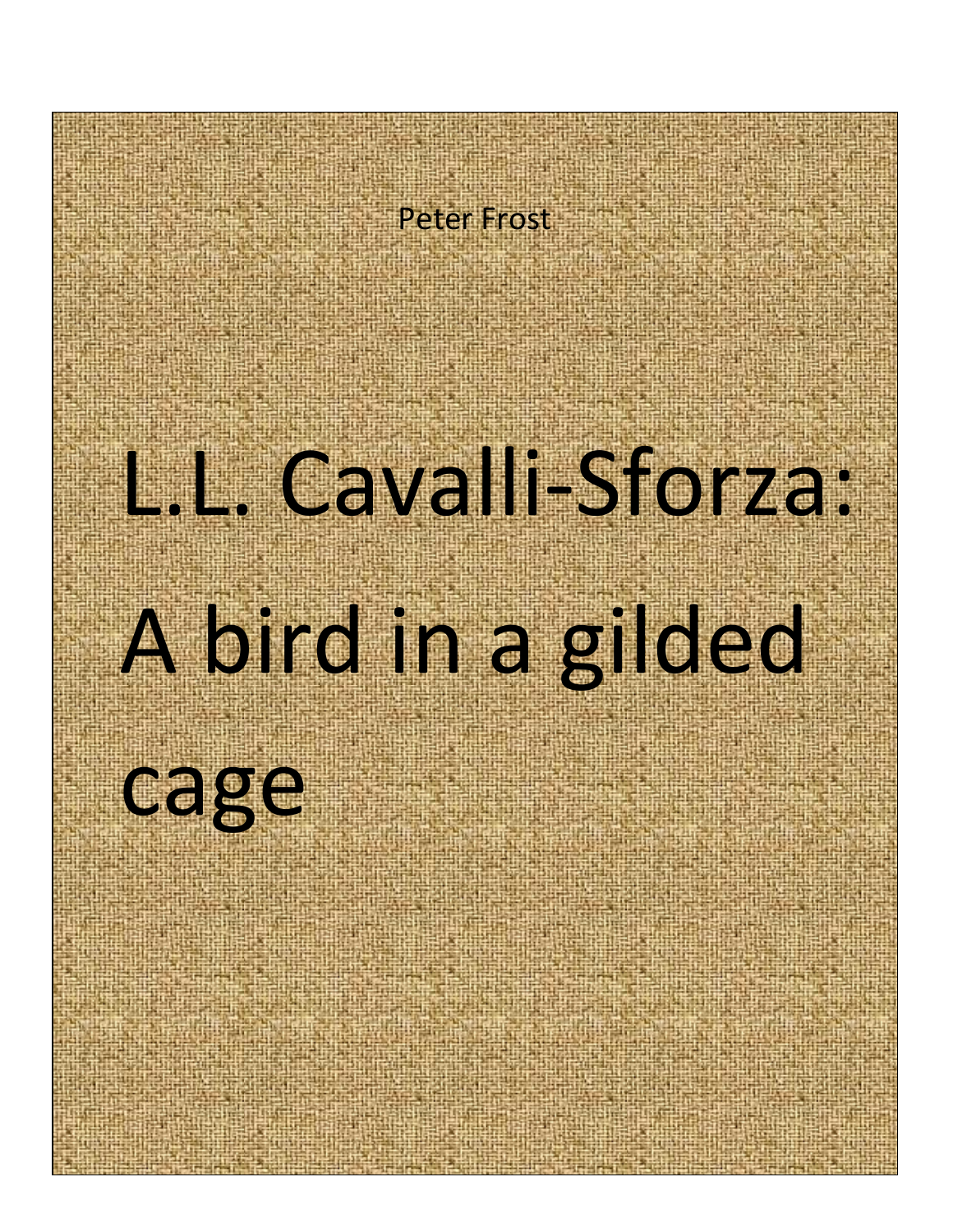Author: Peter Frost, 2014

Based on a series of posts "The evolution of Cavalli-Sforza" on the blog *Evo and Proud* [\(www.evoandproud.blogspot.ca\)](http://www.evoandproud.blogspot.ca/) written from August 27, 2010 to October 16, 2010.

By the same author:

Frost, P. (2010). *Femmes claires, hommes foncés. Les racines oubliées du colorisme*, Quebec City: Les Presses de l'Université Laval, 202 p.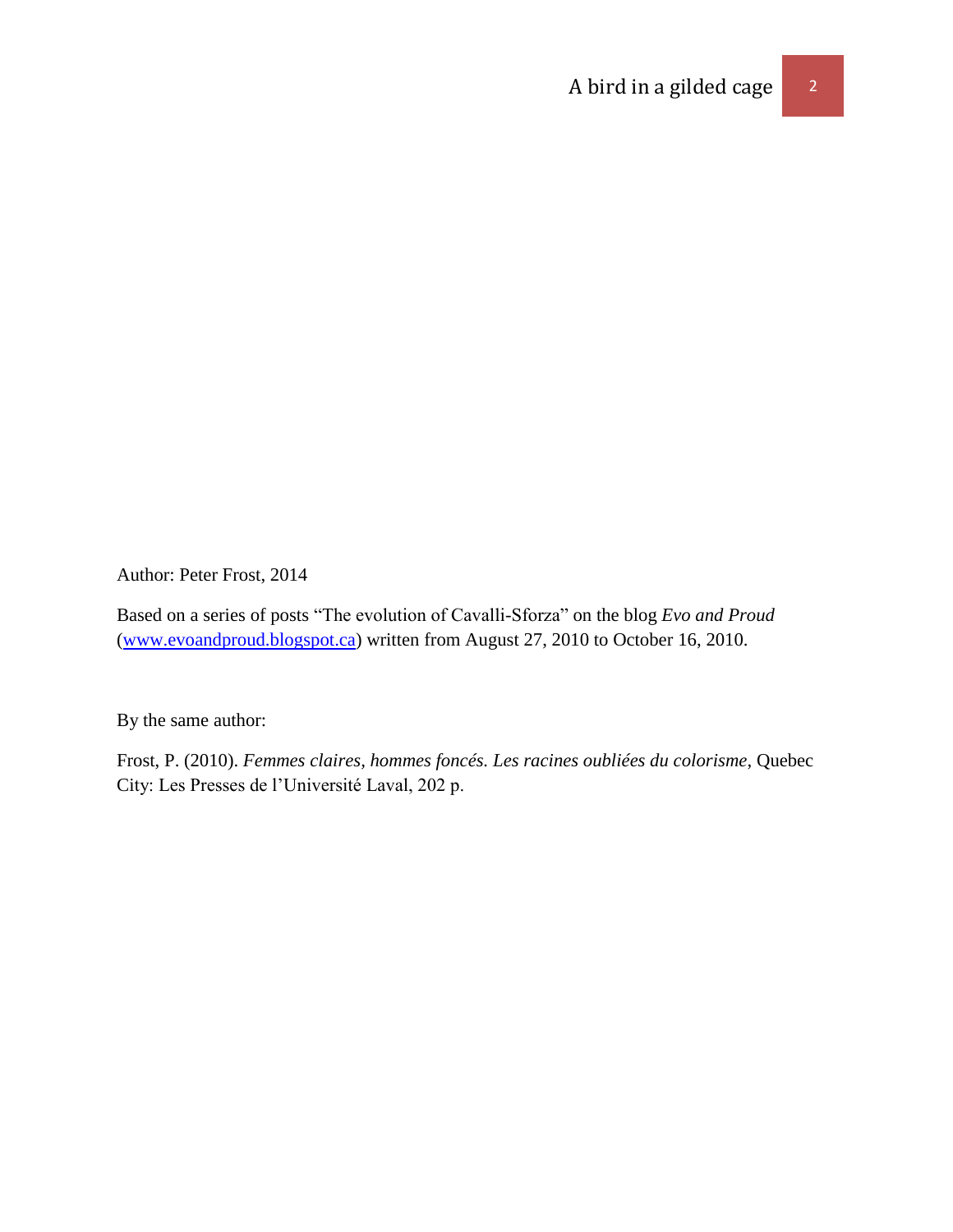

## **Contents**

| Contents                                    | Page 3    |
|---------------------------------------------|-----------|
| Foreword                                    | Page<br>4 |
| Introduction                                | Page 7    |
| <b>Beginnings</b>                           | Page 10   |
| Myths and realities of Fascist anthropology | Page 13   |
| The gathering storm                         | Page 16   |
| Races do not exist!                         | Page 20   |
| An ill-fated project                        | Page 25   |
| Success but at what price?                  | Page 30   |
| A bird in a gilded cage                     | Page 34   |
| References                                  | Page 36   |
|                                             |           |

#### *Illustrations*

| Luigi Luca Cavalli-Sforza, October 2010                      | Page 6  |
|--------------------------------------------------------------|---------|
| Anthrax production facility, Fort Detrick                    | Page 12 |
| Guido Orefice, La vita è bella (1997)                        | Page 15 |
| Pins and brooches carved by Inuit residents of Repulse Bay   | Page 29 |
| Cover map of The History and Geography of Human Genes (1994) | Page 33 |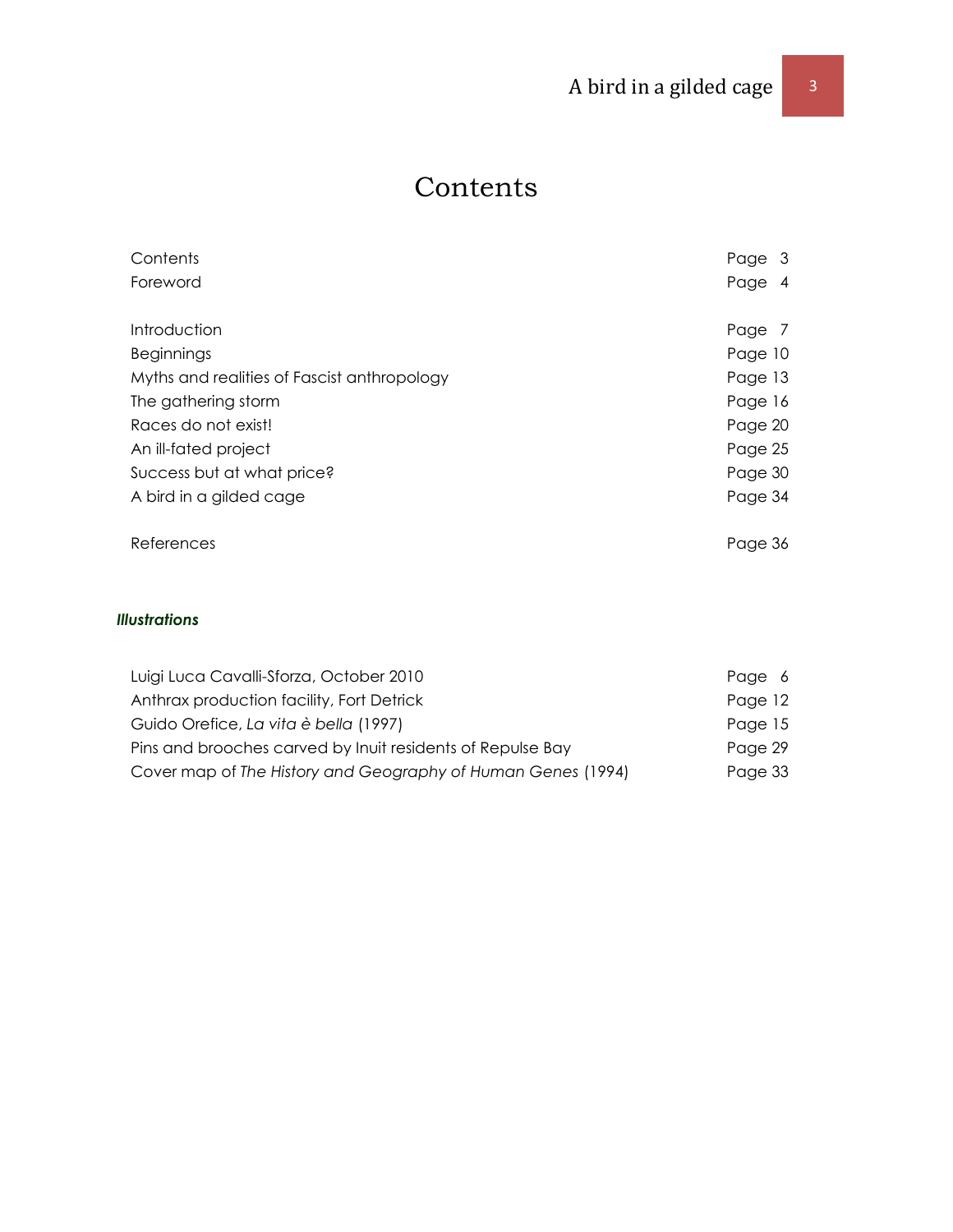## Foreword

Luigi Luca Cavalli-Sforza is a complex figure. On the one hand, he has publicly backed those who assert that human races do not exist. On the other hand, by aggregating large volumes of genetic data, he has proven the existence of large continental races, as well as smaller regional and micro ones. By developing the theory of gene-culture co-evolution, he has also shown that humans did not stop evolving genetically when they began to evolve culturally. In fact, the two processes have fed into each other, with humans having to adapt not only to the natural portion of their environment (climate, vegetation, wildlife, etc.) but also to the portion they themselves have created (mode of subsistence, behavioral norms, gender roles, class structure, belief system, etc.).

This has led some to see a double game at work. While bowing to the mainstream taboos, Cavalli-Sforza has quietly amassed evidence that human races not only exist but also differ in ways that are more than skin deep. In time, his weighty tomes will speak louder than his official statements on race. This may indeed be how he sees himself, and it might explain certain contradictions between his public persona and his academic self. Oh, those naïve antiracists, if only they knew how they're being outfoxed!

Time will tell who is outfoxing whom. To date, the results speak for themselves. When in 1994 Cavalli-Sforza published *The History and Geography of Human Genes*, academics and nonacademics alike were talking more openly about race, as seen by the publication the same year of *The Bell Curve* and by the willingness of previously silent anthropologists, like Vincent Sarich, to step forward and speak out. That interval of glasnost soon ended, in no small part because of Cavalli-Sforza's apparent conversion, as attested in his book, to the view that human races do not exist in any meaningful sense.

Why did he convert? And did he really? I doubt there was any conversion. His change of heart was too rapid, and it happened while the zeitgeist was moving in the other direction. Perhaps he saw a chance to gain acceptance for his new tome. Or perhaps he received a letter one day, detailing his wartime record, the people he worked with, and the testing on human subjects …

Cavalli-Sforza had to remake his life when the war ended. He never denied the nature of his wartime research (the time it takes for anthrax to kill its host) but tried to create the impression that he was doing pure research with no military implications. Yet this was Berlin, in 1943- 1944. There was no money for pure research. Was he motivated by opportunism, the chance to gain experience in his field of study? Or did he feel loyalty to the Axis cause? It is difficult to say, and perhaps it doesn't matter. It is enough to say that he later saw his wartime research as a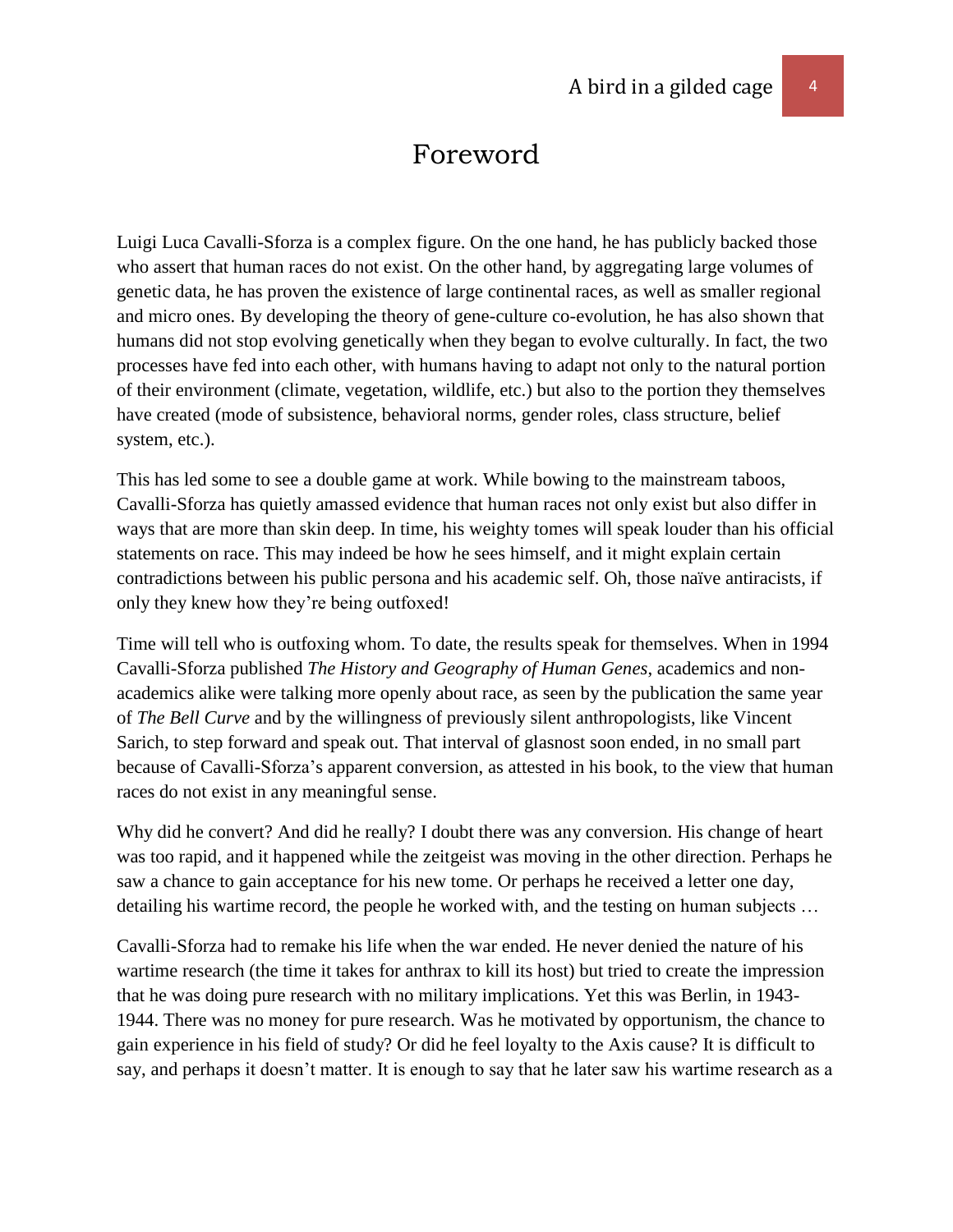stain on his record and tried to minimize it as much as possible. He was thus vulnerable to blackmail, or rather to his chronic fear of blackmail.

We will probably never know the full story. One thing is sure. If Cavalli-Sforza is playing a double game, he has been playing it far too long. Such a strategy is excusable for an academic who is young, untenured, poorly known, and far from retirement, but these excuses hardly apply to a professor emeritus like Cavalli-Sforza. The time is overdue to speak frankly and, if need be, pay the price. Anyway, what else can he do now with his vast reserves of public esteem? Take it with him to the next world?

\*\*\*\*\*\*\*\*\*\*\*\*

This ebook is based on a series of posts that appeared on my blog *Evo and Proud* in the fall of 2010. I wrote them largely because of the gap I noticed between Cavalli-Sforza's public pronouncements and his more academic writings, particularly those on gene-culture coevolution. I was particularly appalled by his musings on the need to "ban racism." When things are not what they are believed to be, the answer is not to ban those who fail to believe strongly enough.

There are few real secrets in this world, but some information sources are less accessible than others. In this case, I was able to draw on sources that are largely unknown to North Americans: Cavalli-Sforza's wartime publications (published under the name of L.L. Cavalli), his autobiography (issued only in Italian and French), and my personal knowledge of his project on gene-culture co-evolution.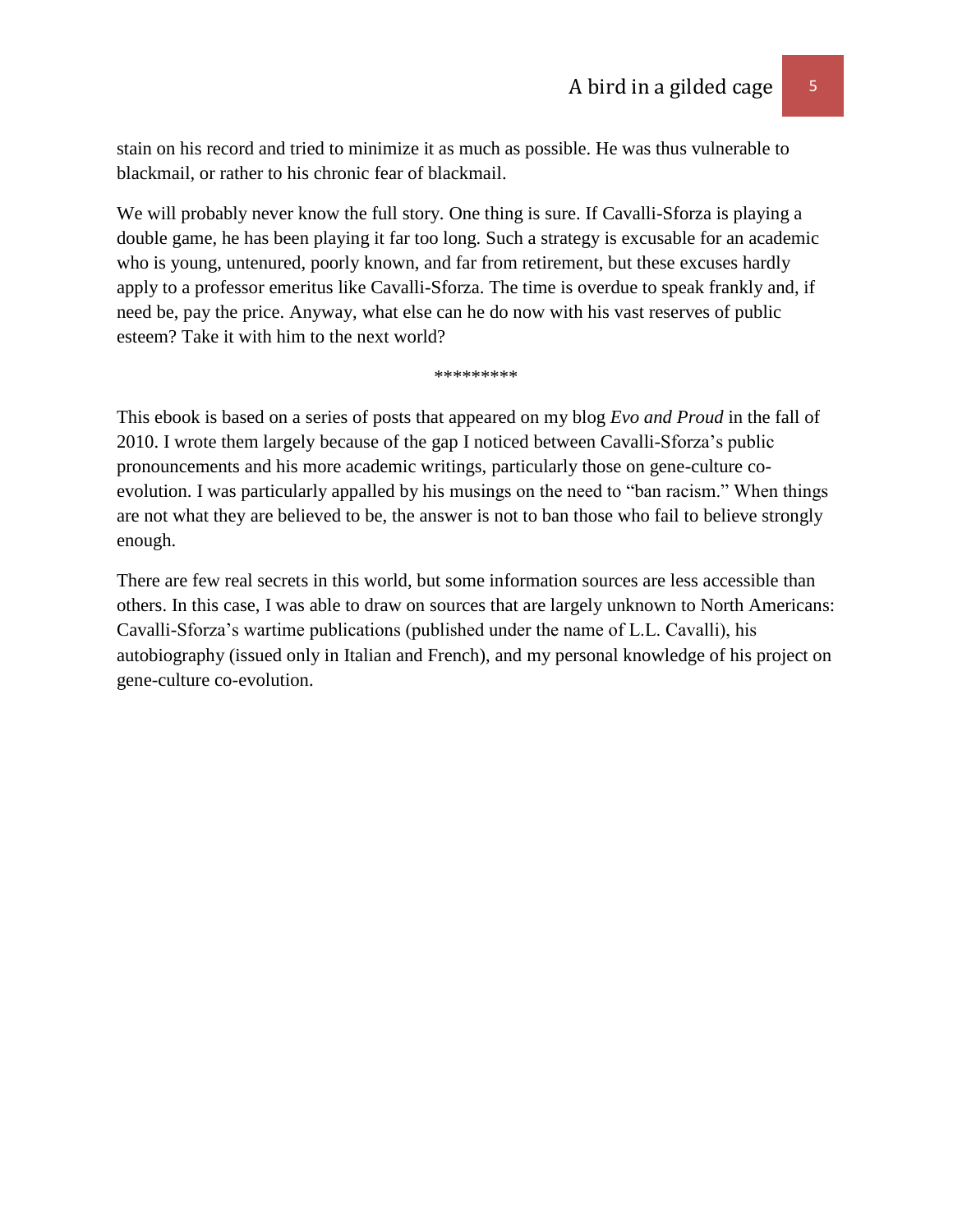



Luigi Luca Cavalli-Sforza, October 2010 (credit: Luca Giarelli, CC-BY-SA 3.0)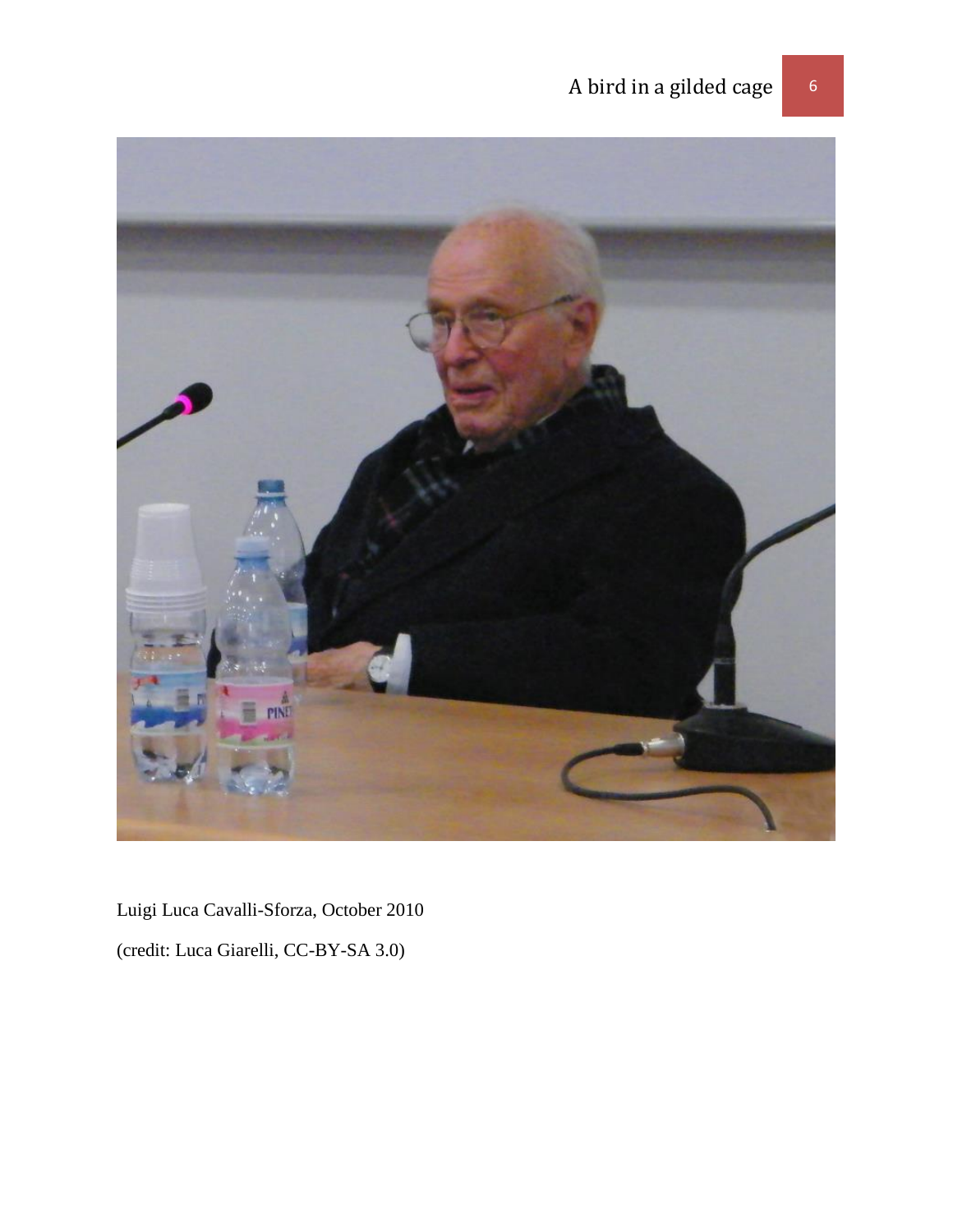### Introduction

In an interview with *Human Biology*, Luigi Luca Cavalli-Sforza voiced his concerns over the growing rift between anthropology and biology:

Unfortunately, at least in the United States, anthropology is in decline: The cultural moiety is separating from the rest and loves to declare that it is not science—what is it, instead? The rest of the U.S. anthropology departments (variable according to places, but mostly a mixture of physical anthropology, primatology, archaeology, linguistics) fortunately seem to resist this trend, but anthropology seems to be losing ground. There is a need for a new anthropology capable of keeping unity, and to develop human science curricula that may promote an original, fresh outlook. (Manni, 2010)

Why this retreat from biology? Ask almost any anthropologist. You will be told that genetic traits vary much more within human populations than between them, yet the pattern reverses with cultural traits: the differences are mainly between populations. So what can biology tell us about culture?

And you will learn that this view is endorsed by leading geneticists, like Cavalli-Sforza. One has only to read the same interview:

Don't you feel that results pointing to intracontinental genetic differences can reinforce racist theories, as some pharmacogenomic studies recently did?

LLCS: The between-population genetic variation observed with 650,000 SNPs on the 52 populations of the HGDP is 11% (Li et al. 2008) with a very small standard error. It becomes 16% for the X chromosome, as is expected if nearly all the genetic variation is due to drift—that is, the role of natural selection is very limited. The ca. 30-year-old estimate by Lewontin (1972) of this quantity (15%) was based on other markers and populations and was a reason to encourage banning the use of the word race in humans. In any case the new value is even more supportive of dropping the word race. What we really need to ban is racism, and this is not a socially easy-todo program. Charles Darwin, already, was skeptical about the usefulness of the race concept in humans, having noted that human variation is geographically almost continuous for most traits.

Man has been studied more carefully than any other animal, and yet there is the greatest possible diversity amongst capable judges whether he should be classed as a single species or race, or as two (Virey), as three (Jacquinot), as four (Kant), five (Blumenbach), six (Buffon), seven (Hunter), eight (Agassiz), eleven (Pickering), fifteen (Bory St. Vincent), sixteen (Desmoulins), twenty-two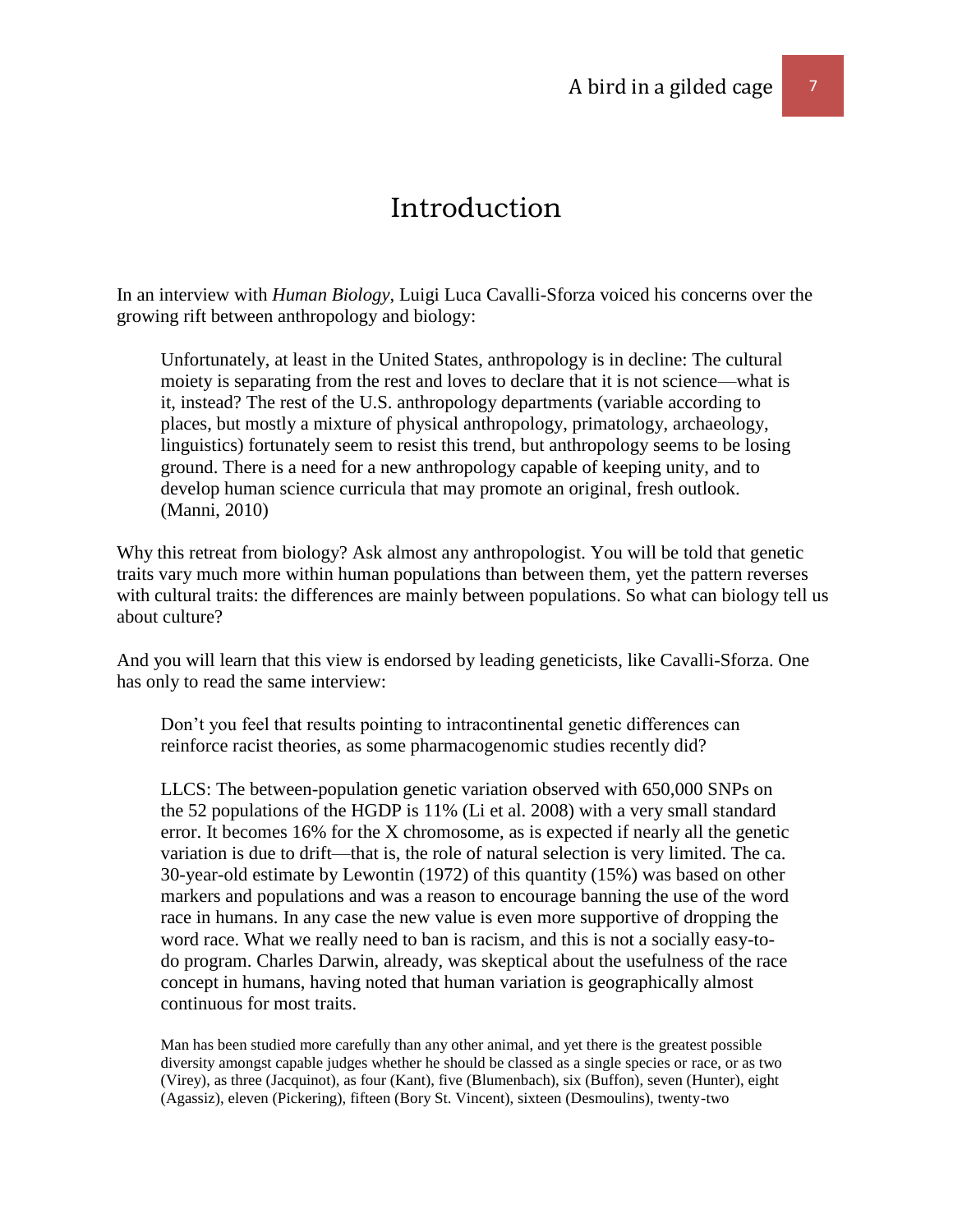(Morton), sixty (Crawfurd), or as sixty-three, according to Burke. This diversity of judgment does not prove that the races ought not to be ranked as species, but it shows that they graduate into each other, and that it is hardly possible to discover clear distinctive characters between them. (Darwin, 1871: 226)

Darwin was not "skeptical about the usefulness of the race concept in humans." In the above quote, he denied that humans had diverged into different species, but he accepted the reality of human races, as he wrote a few pages previously:

There is, however, no doubt that the various races, when carefully compared and measured, differ much from each other,—as in the texture of the hair, the relative proportions of all parts of the body, the capacity of the lungs, the form and capacity of the skull, and even in the convolutions of the brain. But it would be an endless task to specify the numerous points of difference.

[...] If a naturalist, who had never before seen a Negro, Hottentot, Australian, or Mongolian, were to compare them, he would at once perceive that they differed in a multitude of characters, some of slight and some of considerable importance. On enquiry he would find that they were adapted to live under widely different climates, and that they differed somewhat in bodily constitution and mental disposition. If he were then told that hundreds of similar specimens could be brought from the same countries, he would assuredly declare that they were as good species as many to which he had been in the habit of affixing specific names.

But why bother quoting Darwin when we can quote Cavalli-Sforza?

The differences that exist between the major racial groups are such that races could be called subspecies if we adopted for man a criterion suggested by Mayr (1963) for systematic zoology. Mayr's criterion is that two or more groups become subspecies when 75 percent or more of all the individuals constituting the groups can be unequivocally classified as belonging to a particular group. As a matter of fact, when human races are defined fairly broadly, we could achieve a much lower error of classification than 25 percent, implying, according to Mayr, the existence of human subspecies. (Cavalli-Sforza & Bodmer, 1977)

Yes, the above text goes back to 1977. But five years had already elapsed since Richard Lewontin's finding that genes vary much more within human populations than between them. Cavalli-Sforza was still using race terminology much later, as in this article from the late 1980s:

The first split in the phylo-genetic tree separates Africans from non-Africans, and the second separates two major clusters, one corresponding to Caucasoids, East Asians, Arctic populations, and American natives, and the other to Southeast Asians, (mainland and insular), Pacific islanders, and New Guineans and Australians. (Cavalli-Sforza et al., 1988)

His belief in human races would remain intact until the 1990s, when he published *The History and Geography of Human Genes*.

Why the change of heart? Had Lewontin's 1972 paper been bolstered by new data? Not really. In fact, the 1980s and 1990s saw growing evidence that the same genetic overlap that Lewontin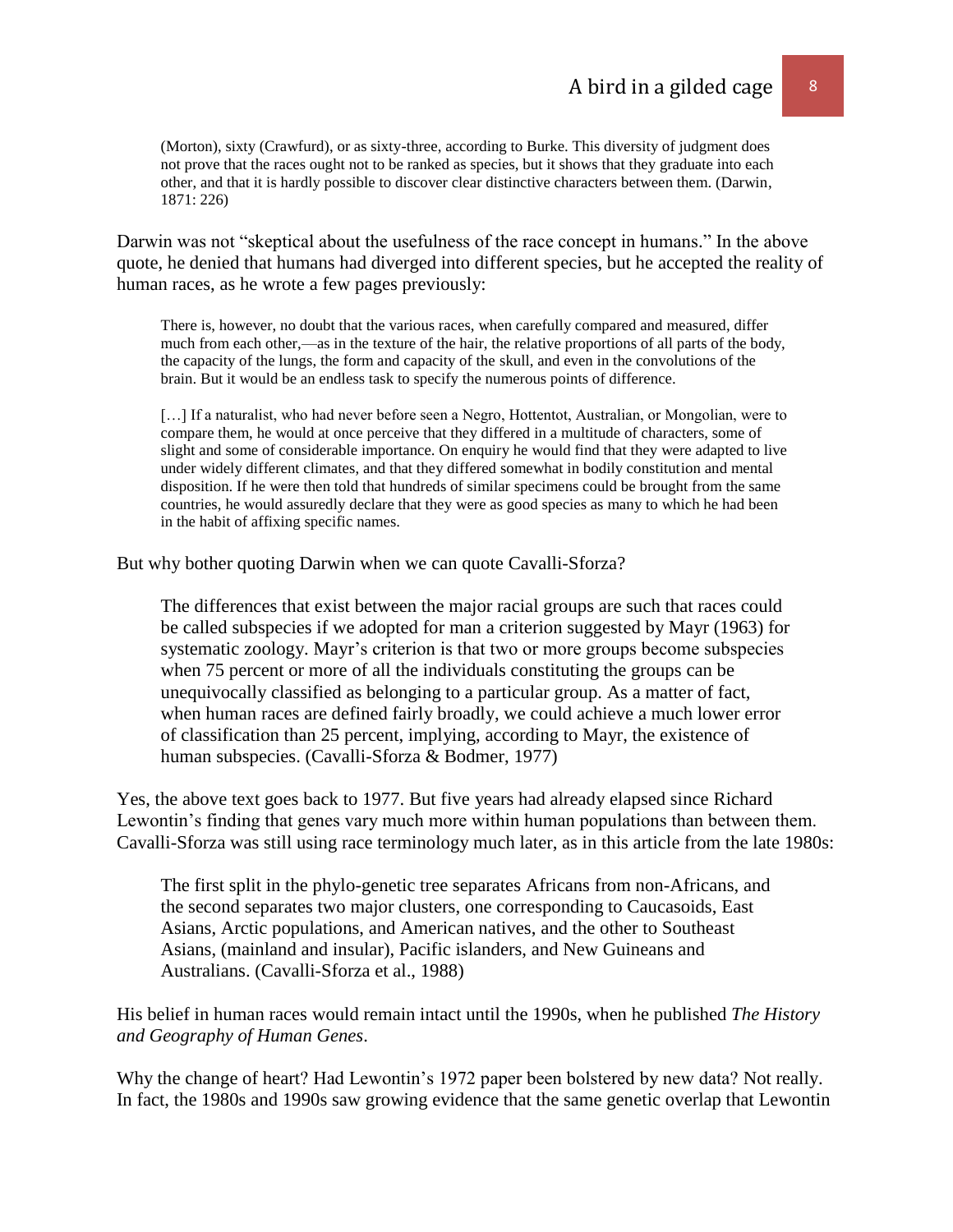had found between human populations also occurs between many species that are nonetheless distinct in anatomy, physiology, and behavior (Frost, 2011).

As one anthropologist told me: "I don't think our perception of the general patterns of genetic variation changed much from '76 to '94, but the intellectual climate that geneticists operate in sure did."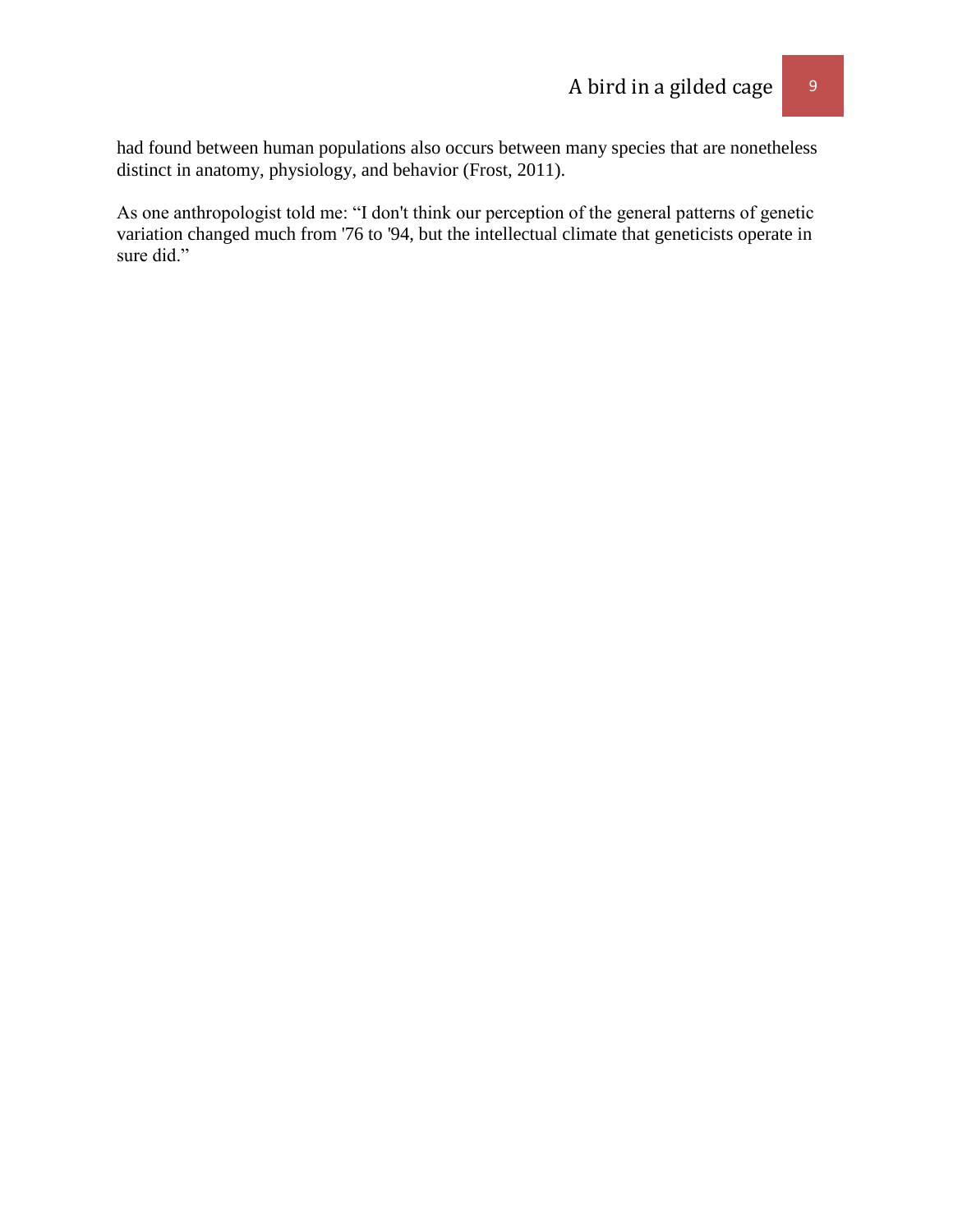## Beginnings

Cavalli-Sforza has become the foremost authority on human genetics through a career spanning almost three quarters of a century.

It all began in the early 1940s at the University of Pavia, in northern Italy. While studying medicine, he listened to lectures on the new field of genetics and thought of pursuing his own work on bacteria within this field, but the possibilities seemed meager in his country and even more so in Great Britain and the United States. This was during the Second World War, and the young Italian scholar was a citizen of an Axis power. There remained only Germany, where concerns were mounting over reports of Allied efforts to develop bacteriological weapons despite the international ban on germ warfare.

He consulted one of his professors:

I went to see him [Emilio Veratti] to ask him for advice about a certain area of bacteriological research that I had worked on with Giovanni Magni, my college and faculty classmate. It had to do with a study on bacterial virulence using a mathematical method. Veratti told me that to his knowledge the only person who could help us was a German professor, Richard Prigge. We later discovered he was right.

[...] With Magni, in Como, we studied anthrax, which is still talked about today because it is one of the most fearsome bacteriological weapons

[…] it was not so difficult to measure bacterial virulence [in mice] and we continued our research because we really wished to study this mechanism with a view to creating possible vaccines.

At this point, the advice of Veratti, who had suggested that we try to obtain a scholarship to study at Frankfurt am Main with Prof. Prigge, the only European scientist who could understand the worth of our experiments, proved to be useful. We had the luck of getting a scholarship to spend the summer [of 1942] in Germany. (Cavalli-Sforza & Cavalli-Sforza, 2008, pp. 31-34)

The experiments would be written up as three articles in the journal *Zentralblatt für Bakteriologie*, where the young scholar is credited under his original name of L.L. Cavalli (Bonezzi, Cavalli, & Magni, 1943; Cavalli & Magni, 1943a; Cavalli & Magni, 1943b; see also Cavalli & Magni, 1947). The authors showed how long it took for mice to die from progressively higher doses of anthrax and pneumococci. Sulfanilamide was also investigated as a treatment for anthrax infection.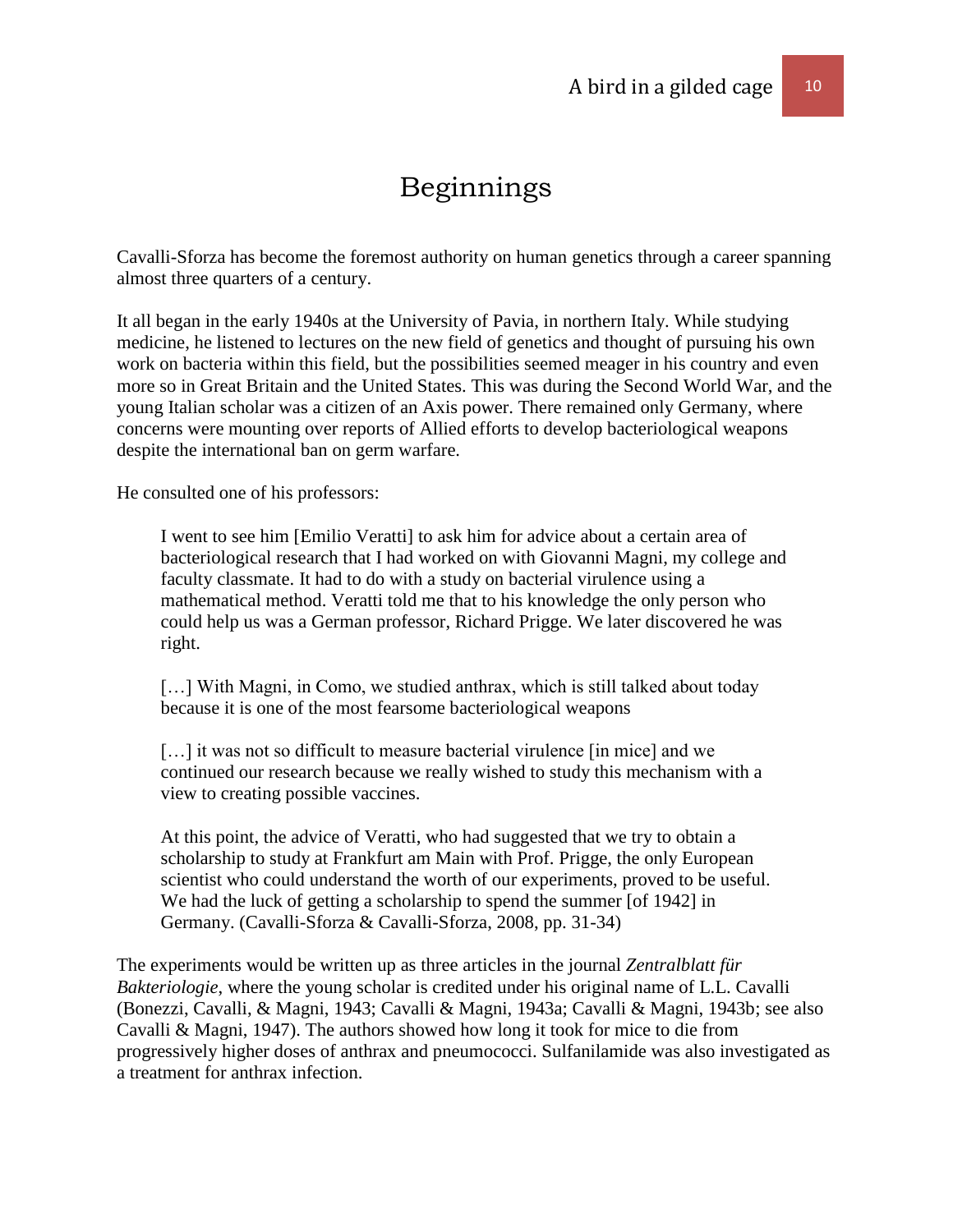There are scattered references in Cavalli-Sforza's later writings to other wartime research, where the aim was to develop bacterial strains that can better resist radiation and nitrogen mustard (mustard gas):

Starting in 1941, bacteria had become my major interest and in 1948 I gave a paper at the International Congress of Genetics in Stockholm on cross resistance to radiation and nitrogen mustard in E. coli based on work done earlier in Milan with Niccolo Visconti. (Cavalli-Sforza, 1992)

This account, written forty years after, is consistent with a description from 1950:

Nitrogen mustard resistance was found to be gradual or abrupt in increase in different experiments, only a moderate degree of resistance being acquired, which made a detailed analysis difficult. In E. coli K-12 nitrogen mustard resistance is not accompanied by higher resistance to radiations, as in the case of E. coli B. (Cavalli & Maccacaro, 1950)

In the same article, he also described experiments to make *E. coli* more resistant to chloromycetin, an antibiotic. It is not clear where, when, or for whom this work was done, although some of it seems to have been after the war. His co-author, G.A. Maccacaro, received a postwar grant from the Rockefeller Foundation, and the K-12 strain was supplied by an American researcher.

The radiation and mustard gas work seems to have been associated with another stay in Germany, this time with the renowned expert in radiation genetics Timofeev-Ressovsky:

Buzzati asked us, Magni and me, to join him in Berlin, in August 1942, at the Berlin-Buch Kaiser-Wilhelm Institute of Genetics (now the Max-Planck Institute). It was a bit before our research stay in Frankfurt with Prigge.

At the time, the Institute was run by the famous Russian geneticist Nikolay Vladimirovich Timofeev-Ressovsky, a man of an extraordinary personality, intelligent, likeable, and enthusiastic; in sum, very Russian.

[...] After my meeting with N.V. Timofeev, I decided that I would devote my career to genetics research. (Cavalli-Sforza & Cavalli-Sforza, 2008, pp. 39)

The above gives the impression that his Berlin work with Timofeev-Ressovsky was confined to a short stay, perhaps a single visit. Yet, when Cavalli-Sforza dedicated his genetics textbook to Timofeev-Ressovsky in 1947, he praised him as "a friend and teacher, with the wishes that he will be able to continue his work" (Cavalli & Buzzati-Traverso, 1947). These words suggest a longer working relationship.

Cavalli-Sforza's autobiography is the best account of his wartime research, but some details contradict those of earlier accounts. For one thing, his initial accounts refer with one exception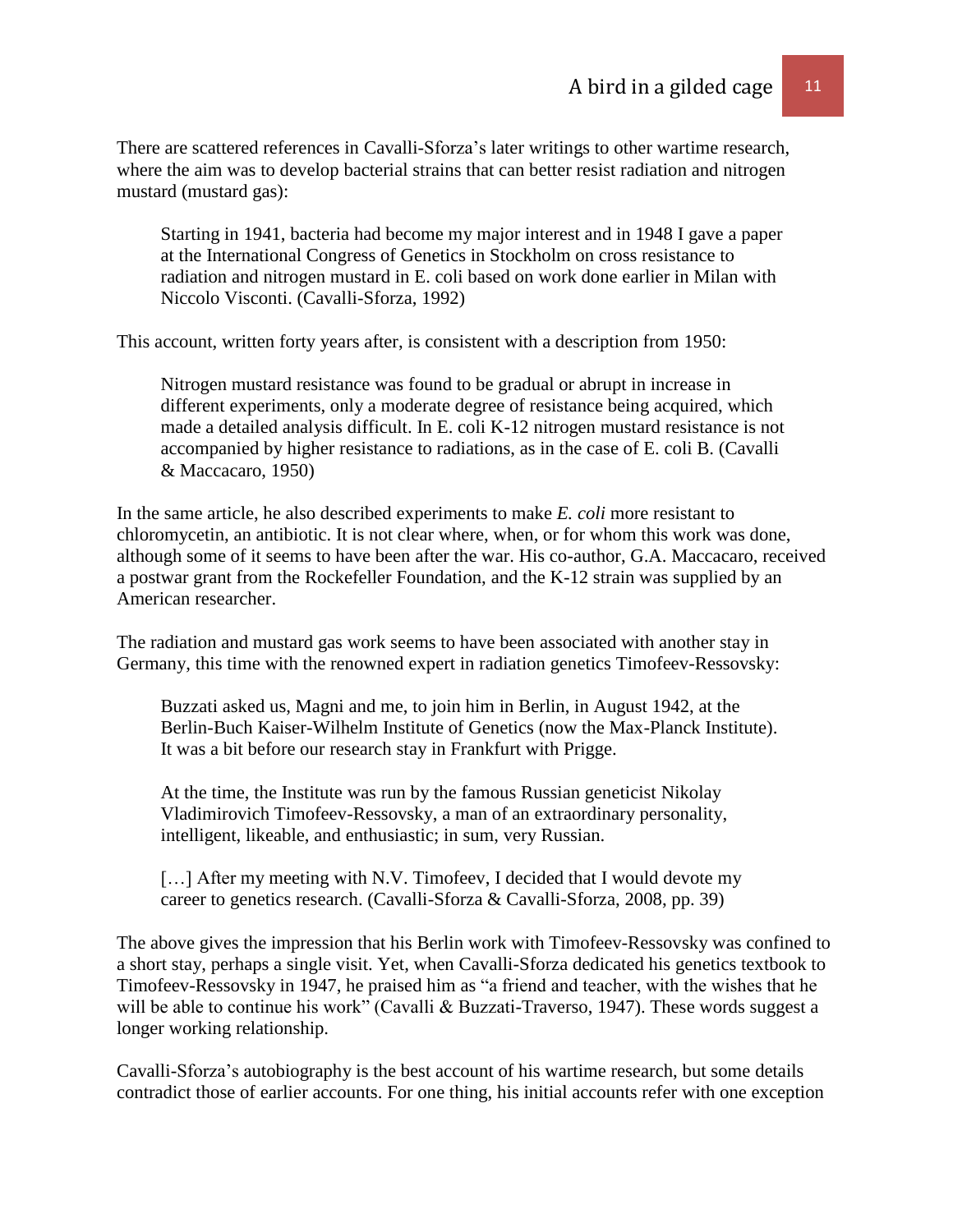to *E. coli* and not to anthrax, although the contradiction may be more apparent than real. He could have been working with *E. coli* as a prelude to riskier work with anthrax. Alternatively, the *E. coli* work may have been postwar.<sup>1</sup>

The contradiction is more fundamental when it comes to research aims. His earlier accounts have him seeking to create more resistant strains of bacteria, and not better vaccines. These two aims are contradictory because vaccines are normally made from weaker strains. Perhaps he also wished to study drug resistance—a legitimate subject of medical enquiry. But why was he also interested in bacterial resistance to radiation and mustard gas?

This sounds like germ warfare research. More precisely, the aim seems to have been to combine anthrax with chemical and radioactive agents, presumably as part of a single warhead. Was this another one of those *Wunderwaffen* that failed to work out? Perhaps Cavalli-Sforza himself remained unsure of the ultimate aim of his research. And does it matter? The Axis powers, like the Allies, never did use bacteriological weapons, for fear that the other side would retaliate in kind. Yes, we had our own germ warfare program.

This chapter of his life would nonetheless matter a lot to Cavalli-Sforza. He feared having his wartime record brought up, and this fear would haunt him later on.

#### **Note**

1. *Google Scholar* mentions a publication on *E. coli* by L.L. Cavalli, dated 1945, in an Italian journal.



Anthrax production facility, Fort Detrick, Maryland, in operation from 1943 to 1969 Credit: Fort Detrick Public Affairs Office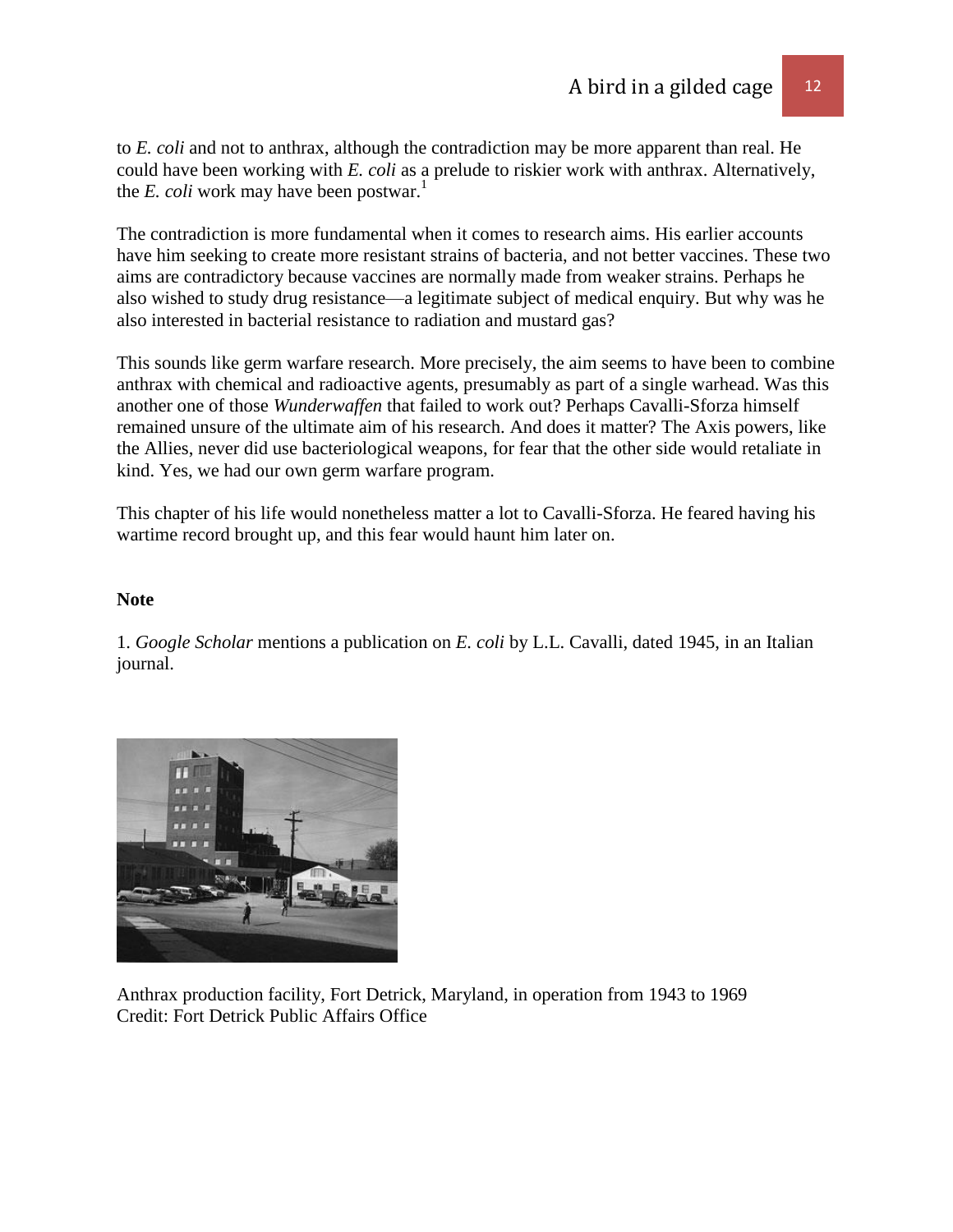## Myths and realities of Fascist anthropology

What were Cavalli-Sforza's initial views on race? The subject does not come up in his pre-1970 publications, so we can only presume that his beliefs were like those of his wartime Italian peers, particularly in the field of anthropology.

But just what were those beliefs? A Latin version of Nazi racism? This seems to be the premise of the film *Life is Beautiful* (*La vita è bella*). The hero visits a local school and ridicules "racist Italian scientists" by posing as the perfect Italian:

Our race is superior. I've just come from Rome, right this minute... to come and tell you in order that you'll know, children... that our race is a superior one. I was... chosen, I was, by racist Italian scientists... in order to demonstrate... how superior our race is. Why did they pick me, children? Must I tell you? Where can you find… someone more handsome than me?

In reality, Italian anthropologists of the Fascist era did not view the Italian people as a race, let alone as one that is superior to all others. Nor did they conceptualize races as sharply defined entities. Renato Biasutti (1878-1965), Raffaello Battaglia (1896-1958), and others promoted the idea that human populations are dynamic, variable, and evolving. Meanwhile, Adriano Buzzati-Traverso (1913-1983) was developing the new field of population genetics in collaboration with American biologists. Italian anthropology was thoroughly mainstream for its time. The outlier was the nascent American school of Boasian anthropology with its blank-slate view of human nature.

Wartime Italian anthropology continued to seem mainstream long after the war. If we take "the most important single work produced during the war period" (Cooper, 1946), *Le razze e i popoli della terra*, first published by Biasutti in 1941, we find that it was republished several times in the 1950s and 1960s. In 1959, it earned a favorable review from *American Anthropologist*, the harshest comments being: "The theoretical positions […] are often uncongenial to those reared in the epigonous Boasian tradition. […] Social structure is inadequately handled, and in contrast, minor racial differences are lavishly presented" (Hewes, 1959, pp. 618, 620). Clearly, wartime Italian anthropologists did endorse the race concept and accept that human populations differ statistically not only in anatomical traits but also in mental and behavioral ones. In this, they resembled most of their British and American counterparts, only a minority of whom were starting to entertain the notion that races do not exist.

Such was the reality of 'race science' in Fascist Italy. But reality is not everything. There is also mythology—the popular narratives that help us make sense of reality. The Second World War became woven into the moral narrative of the postwar era and would energize the quest for social justice on many fronts: the Civil Rights Movement; the struggle against colonialism; the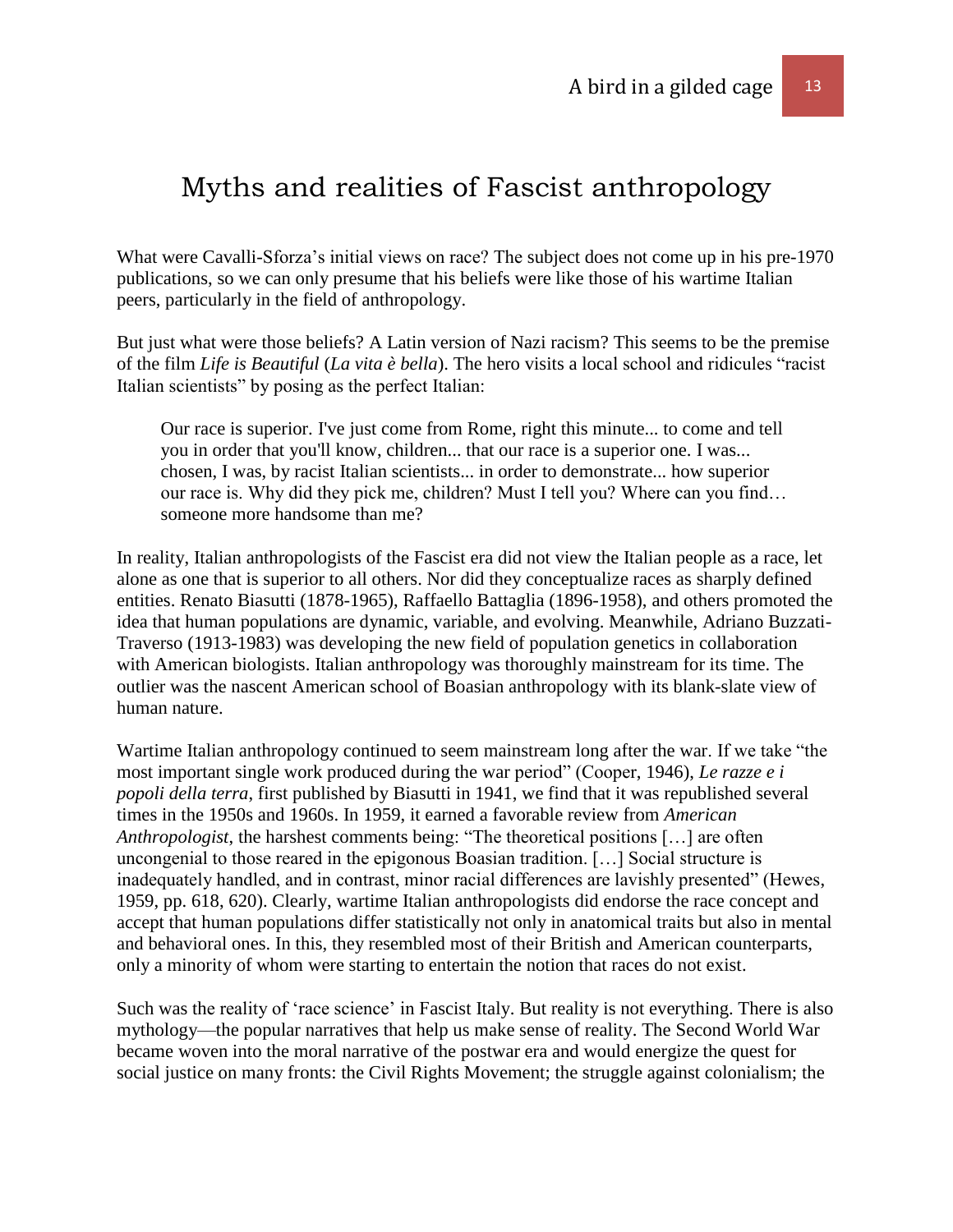Anti-Apartheid Movement; and so on. Wartime epithets like 'racist' and 'fascist' took on a new purpose and would be used much more often after 1945 than before.

In pursuing his postwar career, Cavalli-Sforza soon saw his past as a handicap. There were others like him: Kurt Waldheim, François Mitterand, Pierre Elliot Trudeau ... For such people, Fascism was not the god that failed. It was the god that died. The world had changed and the time had come to bury the past and move on.

After 1947, he stopped citing his wartime publications. He then changed his name from L.L. Cavalli to L.L. Cavalli-Sforza:

My father, Pio Cavalli, had died (while we were at Cambridge, in 1949), and Francesco Sforza, the second husband of my maternal grandmother, Maria Fumagalli, widow Manacorda, wanted to adopt me, in order to join his name to my family name. (Cavalli-Sforza & Cavalli-Sforza, 2008, p. 107)

The autobiography places the name change in  $1950<sup>1</sup>$  In that year, he would have been 28, already married, and a family man with children of his own. Such circumstances were not normally a basis for adoption under Italian law or by custom. Even more inexplicably, he was still publishing under his old name as late as 1953, four years after his father's death. *Google Scholar* lists three publications by L.L. Cavalli in 1950, one in 1951, four in 1952, and two in 1953. 2

#### **Notes**

1. Stone and Lurquin (2005, p. 27) state that he changed his name at the age of 27, hence in 1949 (date of birth = Jan. 25, 1922). This is impossible, since it was not until the summer of 1950 that he returned to Italy after two years of research abroad.

2. Sometimes more than a year will elapse between the submission of a manuscript and its publication. Perhaps this explains the 3-year lag in implementing his name change. On the other hand, minor changes can easily be added before a manuscript goes to press, particularly when the author gets the galley proofs.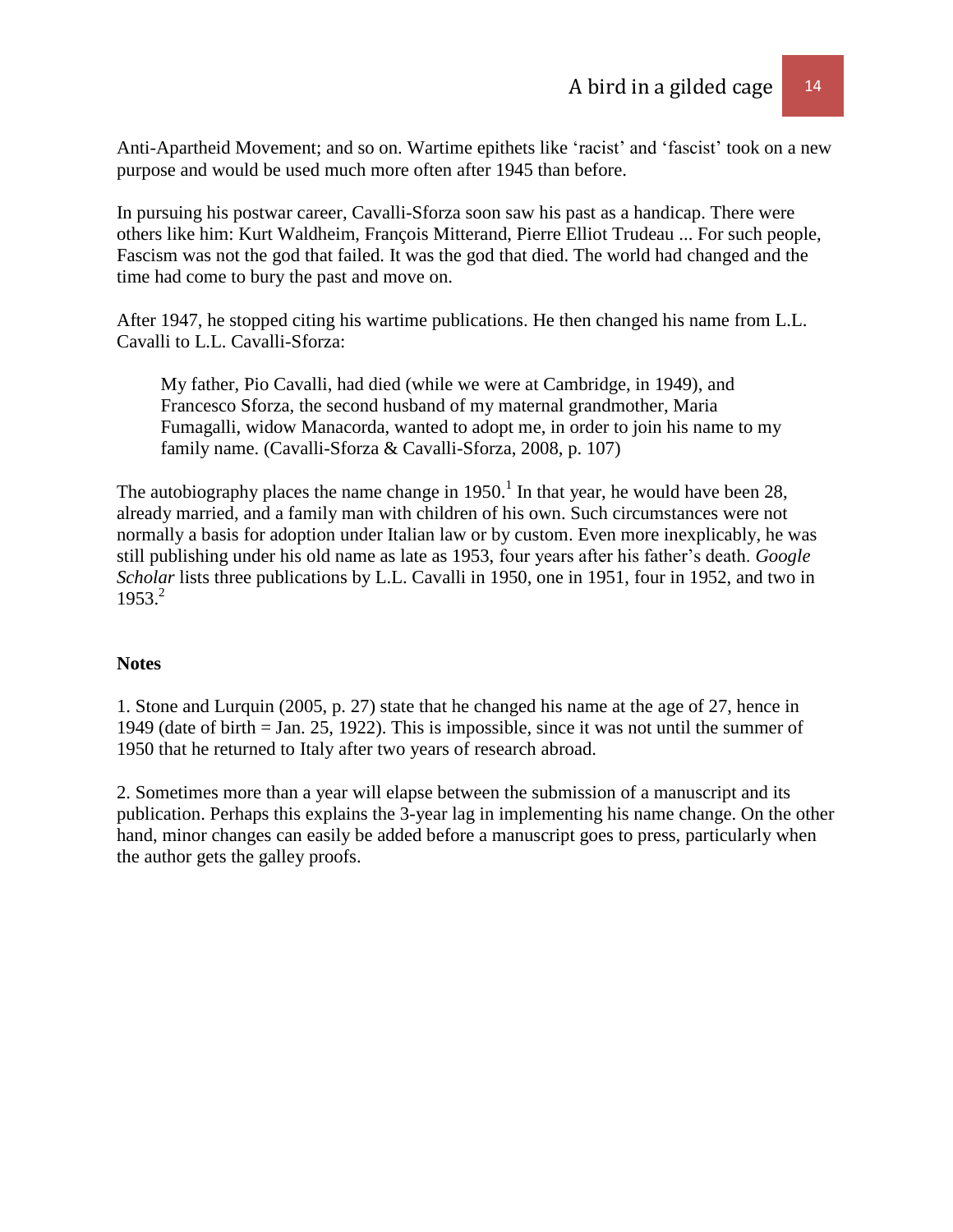

Guido Orefice (Roberto Benigni) explaining Italian race science to a class of schoolchildren. *La vita è bella* (1997)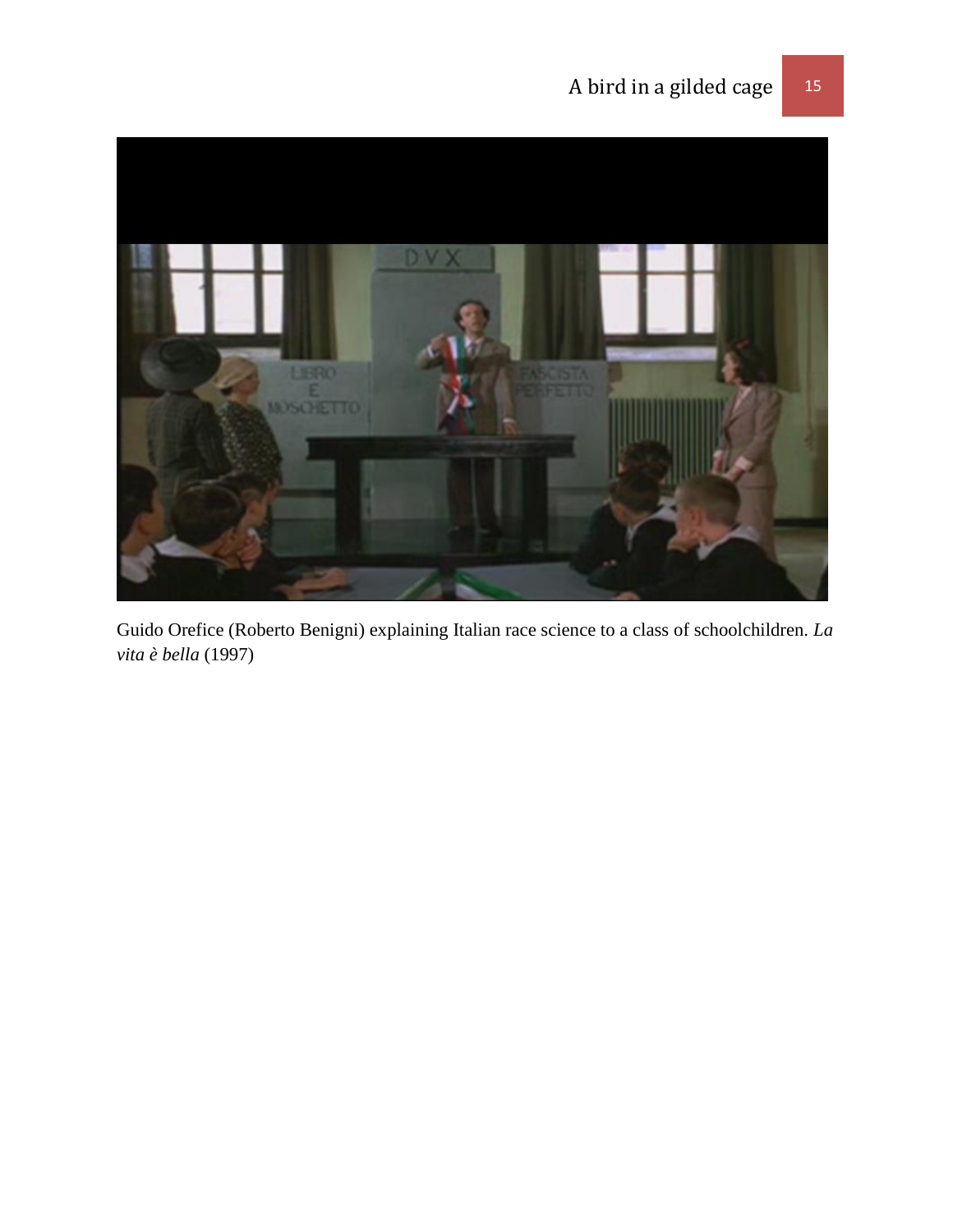## The gathering storm

The mid-1950s saw Cavalli-Sforza turn his attention from bacteria to humans. He collected data from blood samples to study genetic drift in the villages of Italy's Parma valley. In the mid-1960s, he began to use the same kind of data to trace human ancestry from an apparently African founder group to the many populations of today.

What were his views on race back then? On this, he seems to have kept silent. He apparently followed the example of other postwar geneticists who were conscious of the cloud of suspicion that hung over their heads. Cultural anthropologists talked about race, but only to downplay its importance.

The silence was eventually broken in 1969. A psychologist, Arthur Jensen, argued in the *Harvard Educational Review* that African-American children had lower IQs for genetic reasons and that efforts to close the IQ gap, like the Head Start Program, were doomed to failure.

Cavalli-Sforza had meanwhile come to an American university, Stanford, for a trial year in 1968-1969. In the genetics department, Joshua Lederberg had written a letter attacking attempts to link race to IQ. One of its signatories was Walter Bodmer (Stone & Lurquin, 2005, p. 98).

Bodmer came from a half-Jewish family that had fled Nazi Germany.<sup>1</sup> He saw Jensen's paper as a new form of "racism" (a wartime epithet for Nazism) and wanted to nip it in the bud. Unfortunately, he had little credibility as an expert in human genetics, as Cavalli-Sforza later discovered when the two of them began writing *The Genetics of Human Populations*:

W. Bodmer spent several months in Italy, and a year in the United States for this collaboration. He was much stronger than me in mathematics, but he did not know human genetics and had only worked with the genetics of bacteria and fungi. (Cavalli-Sforza & Cavalli-Sforza, 2008, p. 169)

Bodmer asked Cavalli-Sforza to coauthor a paper on race and IQ for *Scientific American*. It is doubtful that Cavalli-Sforza had much more credibility on the subject, but it would have been difficult to refuse. He had no tenure at Stanford and his only friends there were Lederberg and Bodmer. Lederberg in particular had helped him rebuild his career after the war and was instrumental in getting him a position at Stanford. There was thus an implicit exchange of services. In return for past and future favors, Cavalli-Sforza lent credibility to an article that might otherwise have never been published. It certainly allowed Bodmer to write the following 'expert opinion':

As geneticists we can state with certainty that there is no a priori reason why genes affecting I.Q., which differ in the gene pools of blacks and whites, should be such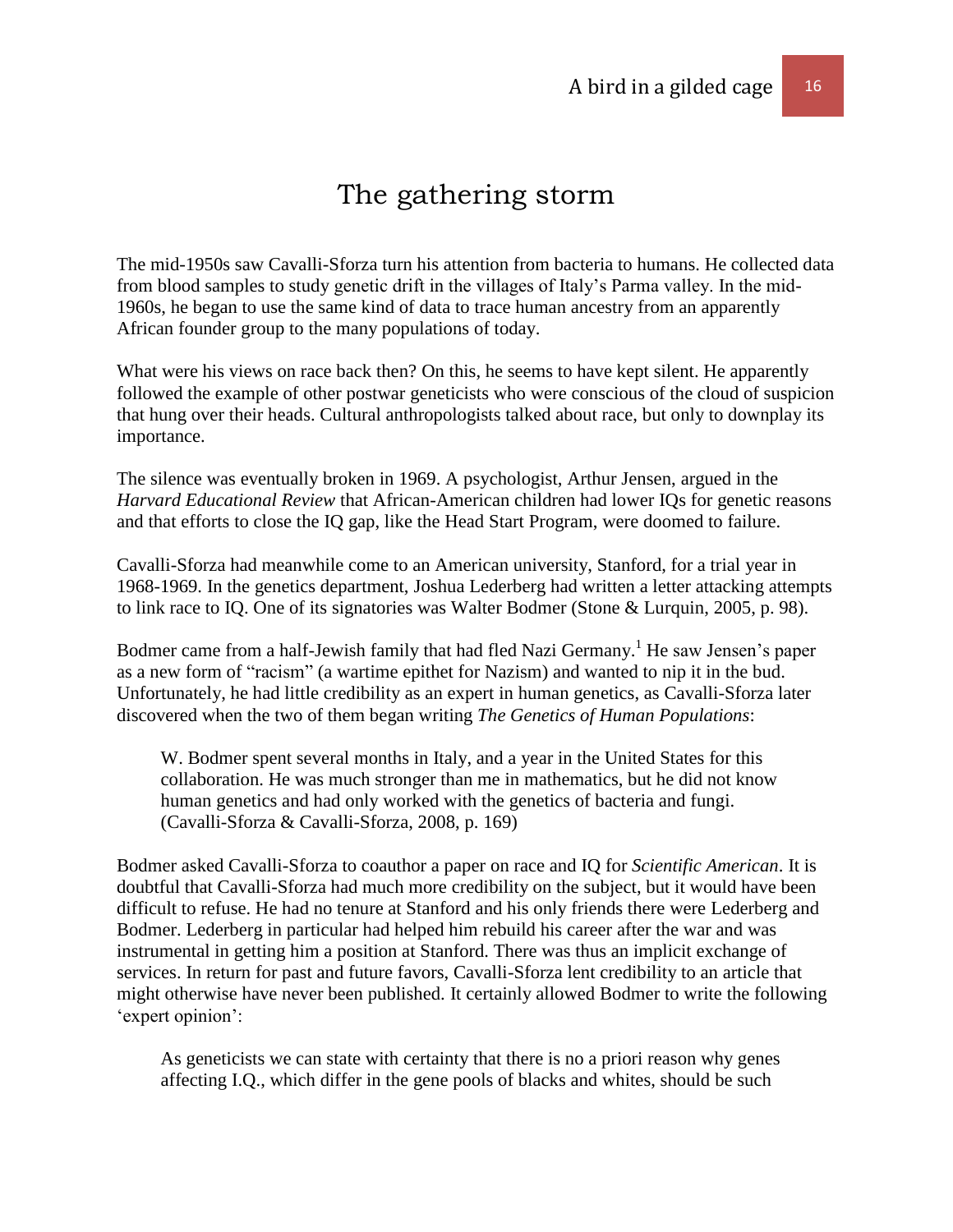that on the average whites have significantly more genes increasing I.Q. than blacks do. (Bodmer & Cavalli-Sforza, 1970, p. 28)

According to Bodmer, such a statistical difference would be unexpected for two reasons. First, it could not result from random events, such as genetic drift or founder effects, because intelligence is polygenic. The laws of chance would prevent the many genes involved from having, on balance, more intelligence-boosting variants in one human population than in another. Second, natural selection could not have created the black-white IQ difference because black Americans have lived in the United States for only two hundred years. This is far too short a time for them to have diverged in IQ from white Americans, even if selection for intelligence had differed greatly between the two groups.

The first reason is wrong. Although stature is polygenic, it will differ significantly among random samples taken from a single population. Because some genes have much stronger effects than others, variation at such loci is not drowned out by variation at other loci. The second reason is likewise wrong. It assumes that the black-white IQ difference is limited to the United States. Yet no one had ever made this assumption, except Bodmer.

After being published in 1970, the paper appeared the next year in a textbook by the same two authors, *The Genetics of Human Populations*. There were now several counter-arguments to the argument that IQ varies with racial background:

1. Although IQ is highly heritable, with estimates ranging from 40 to 80%, it does not follow that the black-white difference in IQ is 40-80% genetic. The difference could be entirely environmental. Heritability studies use twins who share a common environment. In contrast, black and white Americans inhabit very different environments.

2. Because of their unusual *in utero* environment, twins may provide inaccurate estimates of heritability.

3. Black Americans reportedly have higher IQs when tested by black Americans. Thus, cultural factors, including the design of the test itself, might account for the black-white difference.

4. Other contributing factors might include maternal malnutrition and/or a deficient home environment.

5. Even if the black-white IQ difference is shown to be mainly genetic, this knowledge has no practical applications in a free and democratic society. In contrast, a putative environmental cause may be used to justify better nutrition, more money for schooling, and stronger measures against discrimination. Even if the expected benefits fail to materialize, the costs of failure will be minor.

Bodmer's natural selection argument was quietly dropped from *The Genetics of Human Populations*.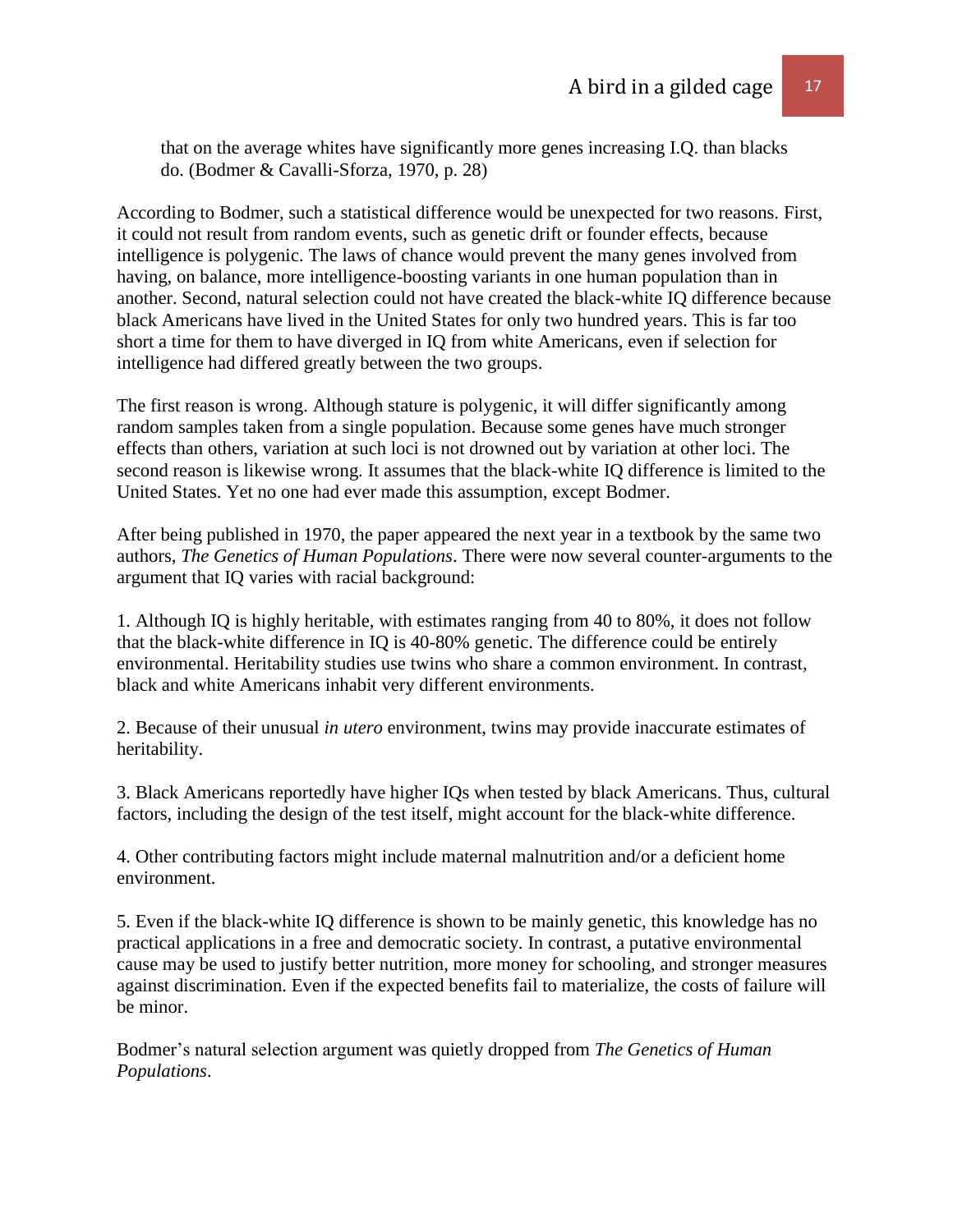The two authors nonetheless acknowledged that the black-white IQ difference might be genetic:

In summary, therefore, we do not exclude the possibility that there could be a genetic component to the mean difference in IQ between black and white Americans, but simply maintain that presently available data are inadequate to resolve this question in either direction. (Cavalli-Sforza & Bodmer, 1971, p. 799)

This position was surprisingly moderate and already at the limit of acceptable opinion. The early 1970s saw the onset of efforts to purge academia of "racist" professors. After Jensen's 1969 article, students and faculty staged protests outside his Berkeley office. He was denied reprints by his publisher and not allowed to answer letters of criticism. Similar harassment was aimed at other academics, such as the psychologist Richard Herrnstein and the sociologist Edward Banfield.

As a concession to this growing antiracist movement, Cavalli-Sforza and Bodmer added the following caveat:

We are, of course, aware of the dangers of either overt or implicit political control over scientific inquiry. The suppression of Galileo and the success of Lysenko are two notorious examples of the evils of such control. Most scientists, however, do submit to certain controls over research on human beings such as, for example, the right of an individual to be experimented on, and the confidentiality of the information collected by the census bureau. These controls are imposed to protect the individual from possible direct detrimental effects of scientific investigations. The treatment of the Jews in Nazi concentration camps is a testimonial never to be forgotten to the needs for such controls. There can be no doubt that in the present racial climate of the United States, studies on racial differences in IQ, however well intentioned, could easily be misinterpreted as a form of racism and lead to unnecessary accentuation of racial tensions. Since we believe that no good case can, at present, be made for such studies on scientific or practical grounds, it follows naturally that we do not see the point in particularly encouraging the use of government or other funds for their support […] (Cavalli-Sforza & Bodmer, 1977, pp. 801-802)

This reasoning is disingenuous. Existing controls on scientific enquiry were motivated by feasibility concerns. Above all, they were not systematic; an unhappy researcher could seek other funding sources or move to another institution. Here, the two authors were arguing for systematic controls on research aims.

It is also silly to suggest that the Holocaust would have happened differently if consent forms had been provided. Many deportees had in fact signed forms promising that they would be sent to labor camps. Evidently, such documents were a lie. But how do you fight a lie in a society that criminalizes the mere fact of saying what you think? Nazi Germany practiced too much control, not too little.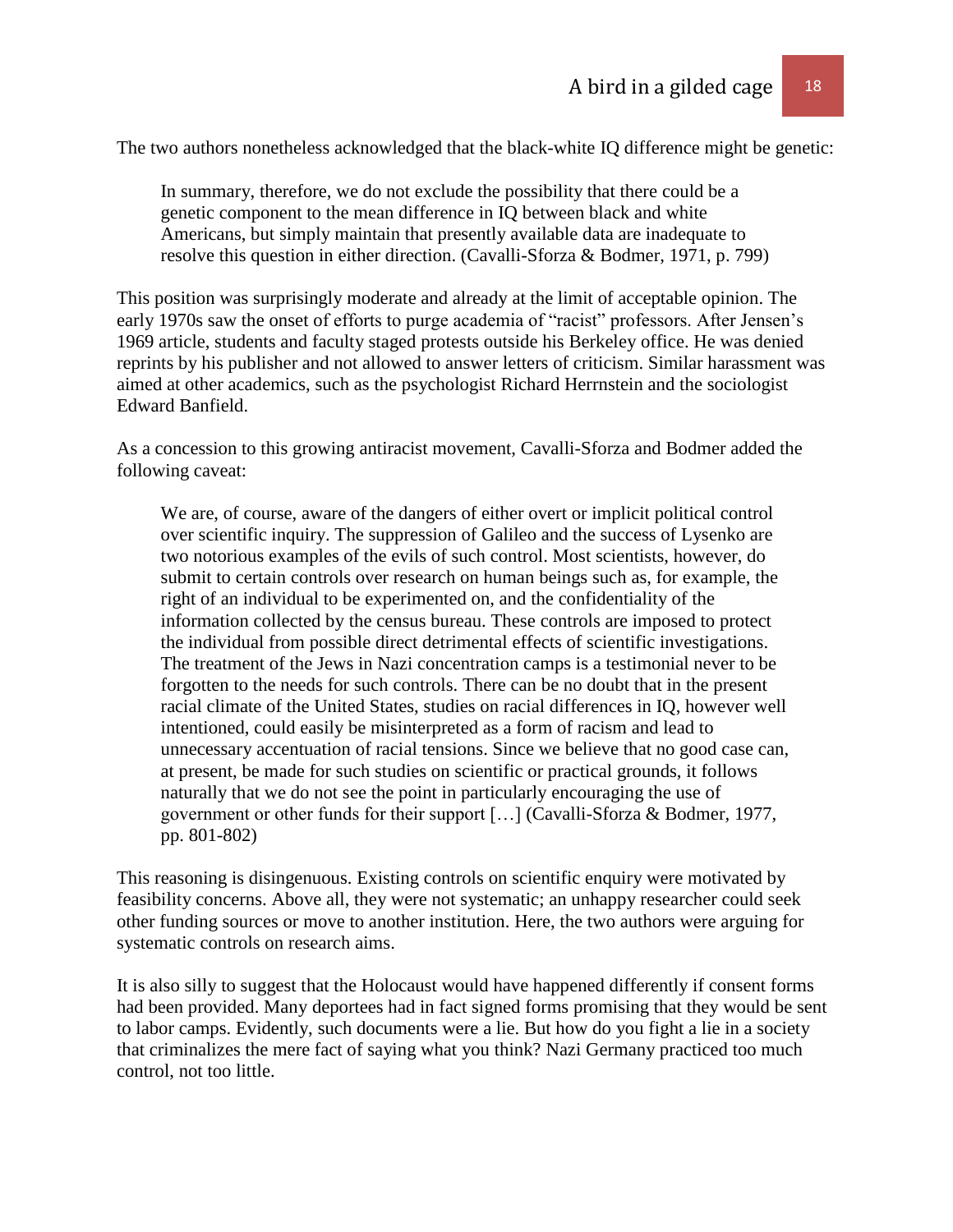Cavalli-Sforza saw this reality at first hand while working with Dr. Prigge:

Professor Prigge was in no way a Nazi, but of course we spoke about the government with much precaution, whereas in Italy the criticisms against fascism were frequent and overt. Among all the people we met in Germany, none had heard about the Shoah or the concentration camps. We learned about their existence, in Italy, only after the war. (Cavalli-Sforza & Cavalli-Sforza, 2008, p. 35)

Of course, bad things can happen even in a free society. But their worst effects can still be curtailed—by protesting, by denouncing the people in charge, or simply by informing the public. During the last war, the American and Canadian governments interned people of Japanese origin on the west coast. This was an injustice but it did not lead to mass murder. Elsewhere, similar internments did.

Ironically, by endorsing controls on research, Cavalli-Sforza may have been acting on fears he had learned in a less free world. Today Jensen, tomorrow me? Perhaps someone had warned him against sitting on the fence. And then there was his wartime past ... Yes, a fearful mind is the devil's playground.

By coauthoring the 1970 *Scientific American* article, Cavalli-Sforza helped legitimize an unofficial system of censorship that would take on a life of its own.

#### **Note**

1. Bodmer's father was Jewish and had lived in the same German city where Cavalli-Sforza had done much of his wartime research:

Walter Bodmer was born in Germany, in the city of Frankfurt am Main which Cavalli had coincidentally visited during World War II. […] Sir Walter's early infancy had been deeply disrupted by events unfolding in Nazi Germany. His father was a Jewish medical doctor (his mother was a Gentile) with aspirations to academia. However, years before the Nazis took power in Germany, during the period known as the Weimar Republic, Bodmer's father had already been told that his hopes of becoming a university professor were futile, given his "racial" background. In 1938, threatened by the Nazi political regime, he left Germany under the pretext of taking a vacation. He went to England, where he was soon followed by his wife and young son, who was then only two and a half years old. (Stone & Lurquin, 2005, p. 79)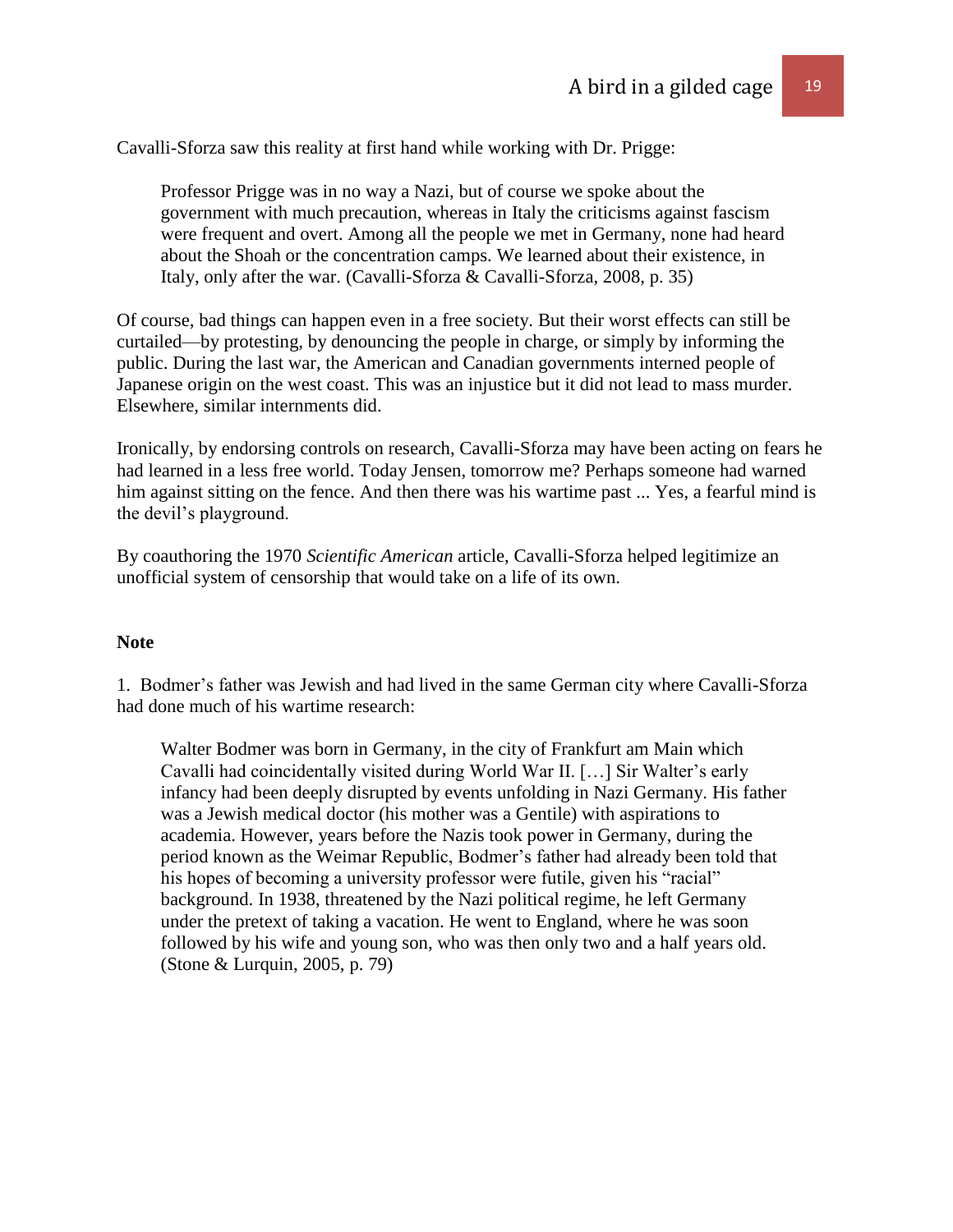## Races do not exist!

The early 1970s saw two papers move the goalposts on race: one by Walter Bodmer and L.L. Cavalli-Sforza, the other by a third geneticist, Richard Lewontin.

Bodmer and Cavalli-Sforza (1970) conceded that human races exist while denying they differ statistically in intellectual capacity, at least on the basis of current evidence. Lewontin (1972) took a different tact: human races do not exist. No races, no race differences.

He came to this conclusion after analyzing the way different genes vary among human populations, specifically genes whose alleles produce different blood groups, serum proteins, or red blood cell enzymes. Surprisingly, he could explain only 6.3% of this variation by large continental races (i.e., 'Caucasoids', 'Mongoloids', and 'Negroids') and another 8.3% by subracial populations. The rest—over 85% of human genetic variation—existed only among individuals of the same population.

This pattern had been known for some time with respect to blood groups. But researchers had assumed that some kind of balanced polymorphism was inflating within-population variation, perhaps as a way to hinder the spread of contagious diseases.<sup>1</sup> By the early 1970s, however, the same pattern was appearing with other 'structural proteins.' The building blocks of flesh and blood were turning out to be remarkably the same in all humans. As Lewontin concluded:

It is clear that our perception of relatively large differences between human races and subgroups, as compared to the variation within these groups, is indeed a biased perception and that, based on randomly chosen genetic differences, human races and populations are remarkably similar to teach other, with the largest part by far of human variation being accounted for by the differences between individuals.

Human racial classification is of no social value and is positively destructive of social and human relations. Since such racial classification is now seen to be of virtually no genetic or taxonomic significance either, no justification can be offered for its continuance. (Lewontin, 1972, p. 397)

How did Cavalli-Sforza react? In a recent interview, he spoke of this paper as a landmark in human genetics (Manni, 2010). Yet his reaction was initially one of silence. From 1972 to 1989, *Google Scholar* lists 426 publications for which Cavalli-Sforza was an author or coauthor.<sup>2</sup> None of them cited Lewontin's 1972 paper. He first commented on it in 1993, some twenty years after.<sup>3</sup>

Why the two-decade silence? If Lewontin's paper had been such a landmark, why did Cavalli-Sforza take so long to acknowledge this fact?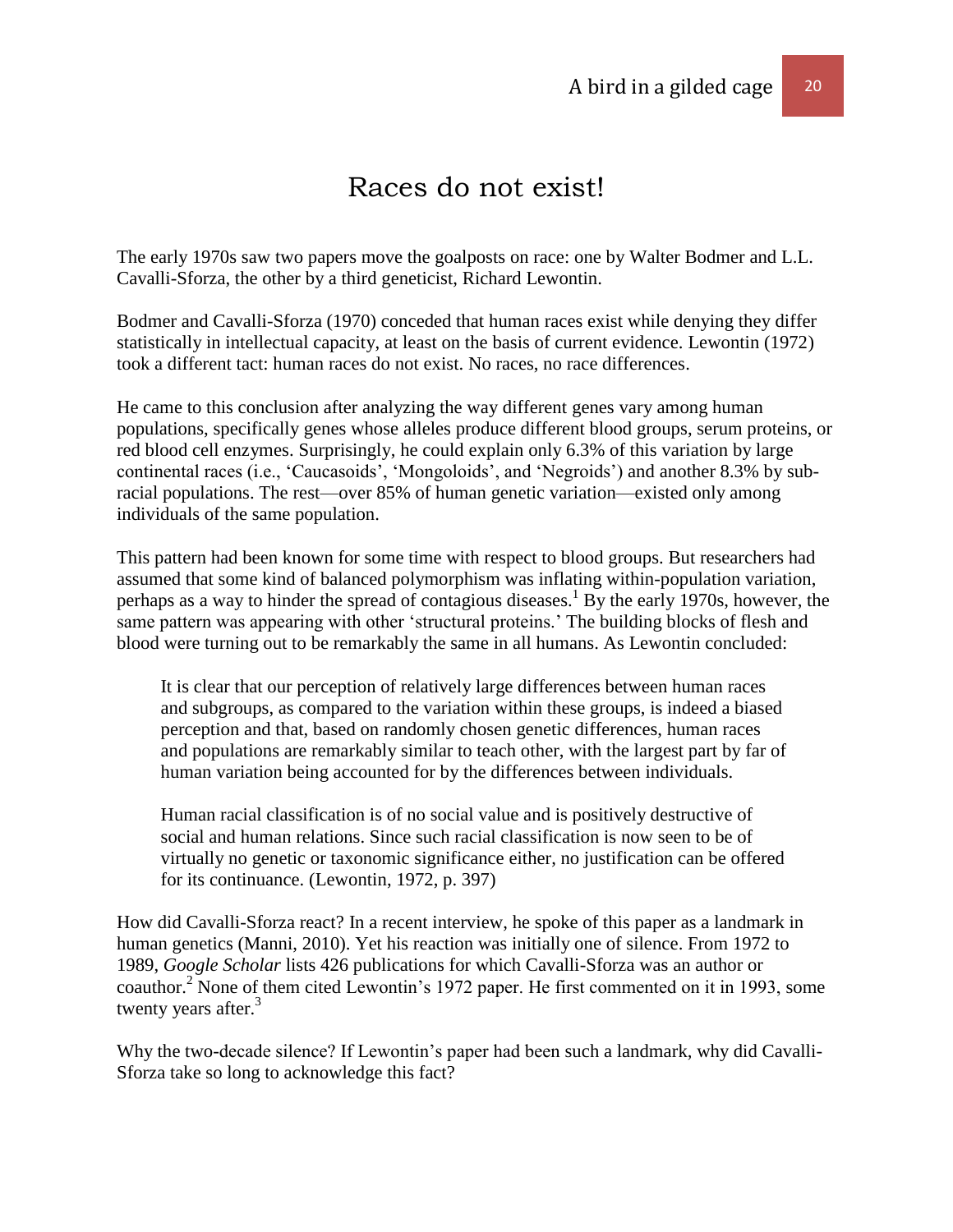It is hard to enter a silent person's mind. A better approach would be to ask whether there were arguments against Lewontin's finding, or rather the way he spun it. Such arguments usually take three forms:

#### *1. A small genetic difference can make a big cultural difference*

Even if human populations differ only slightly in certain genetic predispositions, these slight differences can have big effects.

For instance, the historical economist Gregory Clark has argued that the slow but steady demographic expansion of the English middle class from the 12th century onward gradually raised the population mean for predispositions to non-violence, deferment of pleasure, and other future-oriented behavior. Although the embryonic middle class was initially a small minority in medieval England, its descendants grew in number and gradually replaced the lower class through downward mobility. By the 1800s, its lineages accounted for most of the English population (Clark, 2007, pp. 124-129, 182-183; Clark, 2009).

The 1800s also saw the triumph of Victorian morality in England. This triumph was due not to a massive change in the gene pool, but rather to a slow incremental change that had finally reached a critical mass. The English middle class could now impose its behavioral norms on the whole population, thereby abandoning the two-tier morality of other class-stratified societies.

#### *2. Lewontin's finding is true only if you look at one gene at a time*

Genes vary much more within than between human populations only if we take one gene at a time. This pattern reverses if we aggregate variation at several gene loci. The more we aggregate, the more this genetic variation exists between populations and not within them.

Cavalli-Sforza knew this when constructing his first phylogenies of human populations: "it is desired that the number of genes considered be as high as possible in order to increase the reliability of the conclusions" (Cavalli-Sforza, 1966). When he and another colleague later aggregated data from 75 gene loci of 144 individuals from 12 human groups in Africa, Asia, Europe, and Oceania, he found very little genetic overlap among the groups. Most individuals clustered with other members of their regional group (Mountain & Cavalli-Sforza, 1997). This point has also been made by Mitton (1977, 1978), Edwards (2003), and Sesardic (2010).

Clearly, two groups are easier to tell apart with several criteria than with one. With enough criteria, any overlap shrinks to zero and all individuals can be unambiguously assigned to either group. Of course, this merely proves that human populations are identifiable. It does not prove that the differences between them are greater than the differences within them.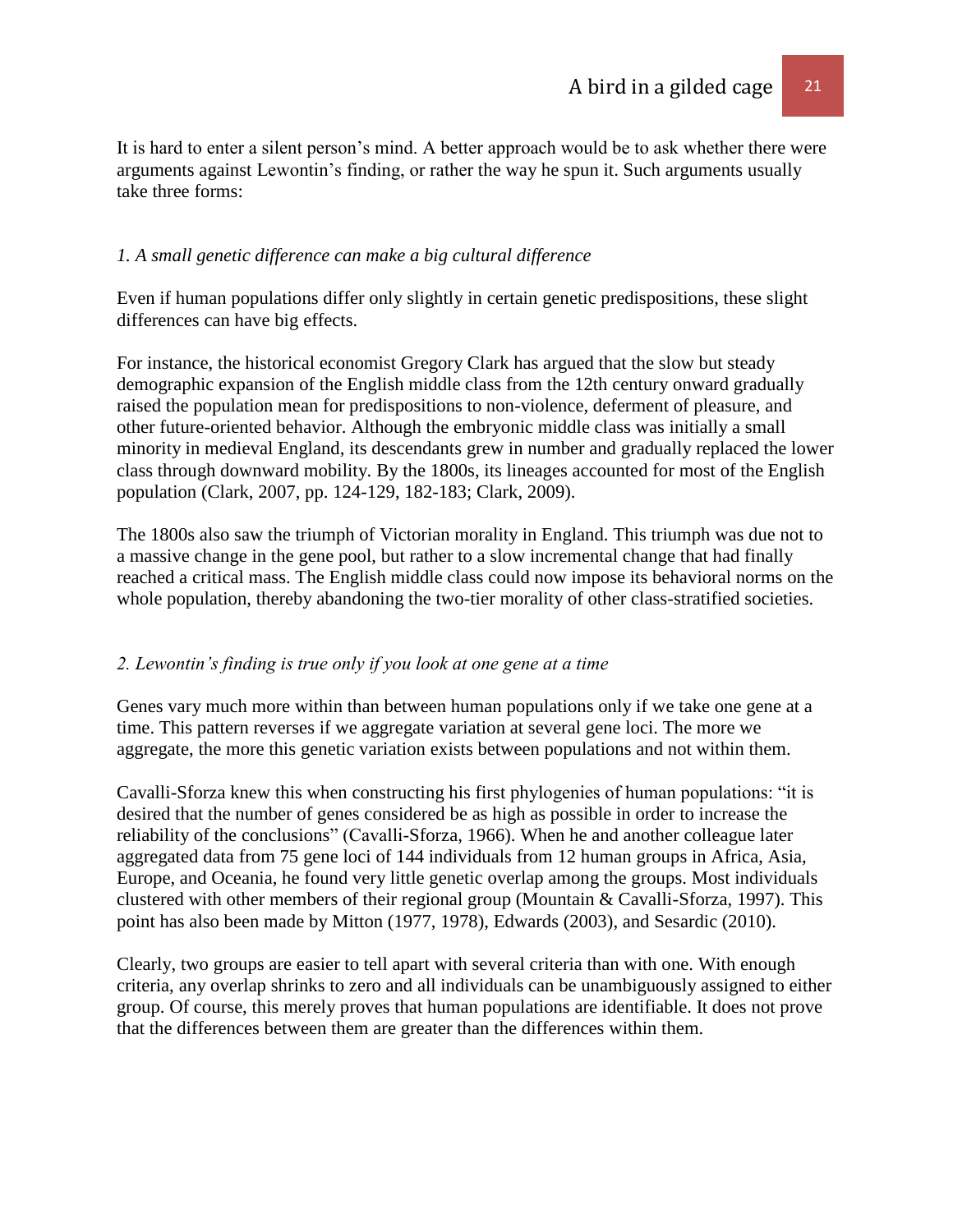#### *3. Genetic variation between populations differs qualitatively from genetic variation within a population*

When genes vary between populations, they do so usually because the population boundary separates different environments with different selection pressures. Genes that differ across the boundary are genes that have higher selective value. Conversely, genes that differ within a population have lower selective value, since they differ despite similar selection pressures. The two kinds of variation are therefore not comparable.

This leads to another problem. We generally get data on genetic variation from genes that have little or no selective value—the very ones that are most likely to differ within populations! There are two reasons. First, population geneticists tend to investigate genes that respond weakly to natural selection. If a gene is close to selective neutrality, it will change at a predictable rate (i.e., only through random mutations) and thus provide a reliable 'clock' for measuring a population's age and rate of evolutionary change.

Second, population geneticists prefer genes whose protein products are easy to find and measure in body tissues. Such structural proteins are similar in different species or even different genera. Humans and chimps, for instance, look very much alike in the proteins that make up their body tissues. They have diverged from each other largely through changes at a higher level, particularly changes to regulatory genes that control the pace and timing of development.

This point was grasped by Stephen J. Gould (1977, p. 406). He explained how such genes distort our picture of genetic variation:

The most important event in evolutionary biology during the past decade has been the development of electrophoretic techniques for the routine measurement of genetic variation in natural populations. Yet this imposing edifice of new data and interpretation rests upon the shaky foundation of its concentration on structural genes alone (*faute de mieux*, to be sure; it is notoriously difficult to measure differences in genes that vary only in the timing and amount of their products in ontogeny, while genes that code for stable proteins are easily assessed).

Others have confirmed this point. The same genetic overlap that Lewontin found between human populations also occurs between many species that are nonetheless distinct in anatomy, physiology, and behavior (Frost, 2011). Genes that vary across a population boundary differ qualitatively from those that do not.

#### **What did Cavalli-Sforza think?**

He was certainly aware that culture can amplify slight genetic differences. This was, in fact, part of his dual transmission theory—now known as gene-culture co-evolution (Stone & Lurquin, 2005, pp. 104-108).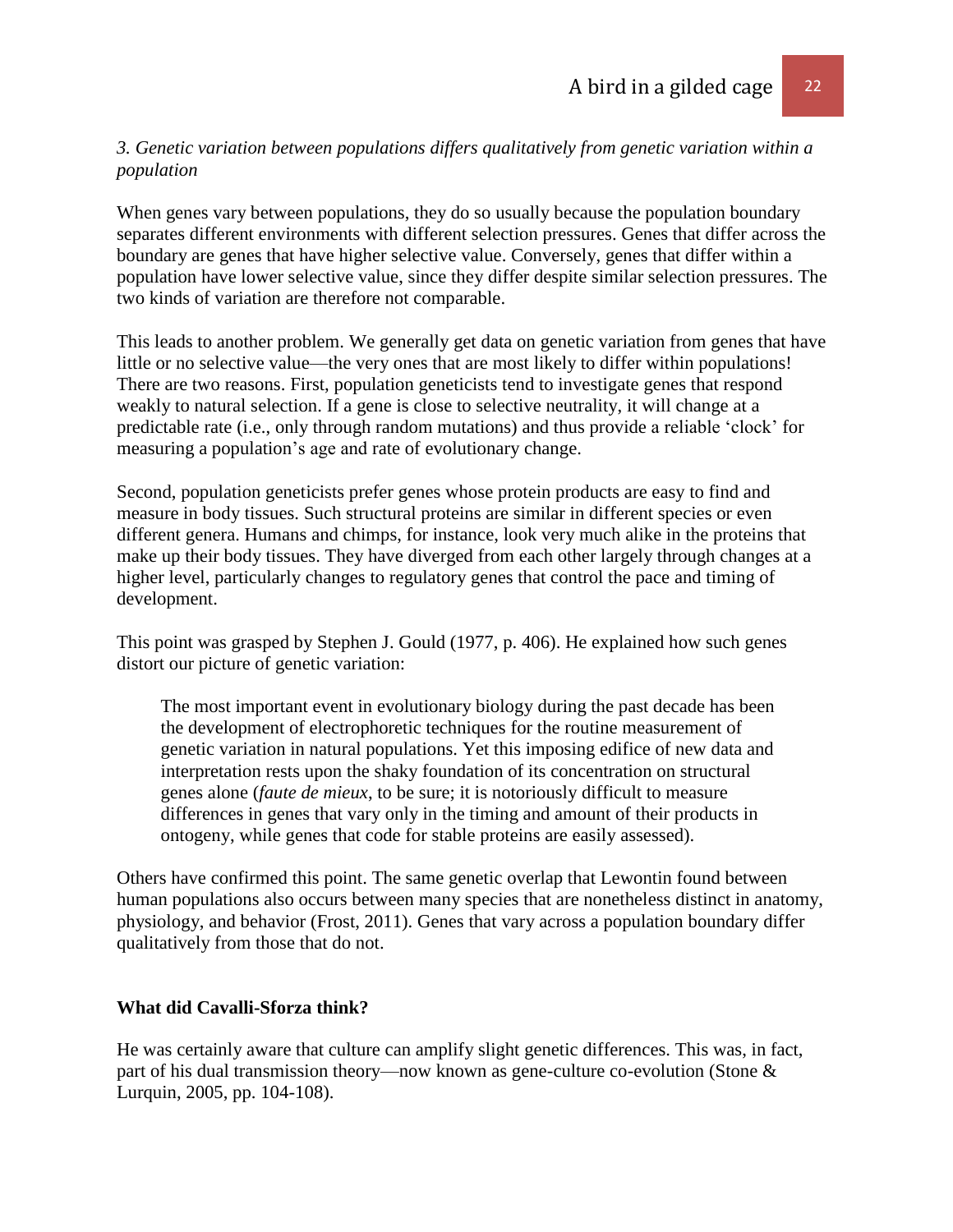He had also been aware since the mid-1960s that the genetic overlap among human populations is a function of the number of genes under study. In addition to his 1997 article with Joanna Mountain, this principle has been implicit in most of his work on human populations. Indeed, when questioned about Edwards' criticism of Lewontin (Edwards, 2003; Khan, 2006a), he diplomatically answered that both were right:

Edwards and Lewontin are both right. Lewontin said that the between populations fraction of variance is very small in humans, and this is true, as it should be on the basis of present knowledge from archeology and genetics alike, that the human species is very young. It has in fact been shown later that it is one of the smallest among mammals. Lewontin probably hoped, for political reasons, that it is TRIVIALLY small, and he has never shown to my knowledge any interest for evolutionary trees, at least of humans, so he did not care about their reconstruction. In essence, Edwards has objected that it is NOT trivially small, because it is enough for reconstructing the tree of human evolution, as we did, and he is obviously right. (Khan, 2006b)

What about the third counter-argument? Was Cavalli-Sforza aware that genetic variation within populations is not comparable to genetic variation between populations? We see some awareness in his 1971 textbook, where he argues that most polymorphic genes have little selective advantage. Only in two cases are they subject to strong selection pressures. One case involves balanced polymorphisms. The other involves transient polymorphisms—genes quickly moving to fixation in those populations where they are advantageous (Cavalli-Sforza & Bodmer, 1971, pp. 732-735). Such genes are more likely to vary between than within populations.

So perhaps he was aware. Or perhaps not. Even less clear is the reason for his long silence on Lewontin's 1972 paper. This paper was in Cavalli-Sforza's field of study and was widely commented on by other human geneticists. He could have explained its flaws, yet he preferred to remain silent during the long period when it was steadily gaining acceptance.

One reason was his tenuous professorship at Stanford. It was this position that had propelled him to academic stardom, and he may have decided against rocking the boat, at least until he got tenure. His pragmatism is recounted by former colleague Anthony Edwards:

When in the 1960s I started working on the problem of reconstructing the course of human evolution from data on the frequencies of blood-group genes my colleague Luca Cavalli-Sforza and I sometimes unconsciously used the word 'race' interchangeably with 'population' in our publications. In one popular account, I wrote naturally of 'the present races of man'. Quite recently I quoted the passage in an Italian publication, so it needed translating. Sensitive to the modern misgivings over the use of the word 'race', Cavalli-Sforza suggested I change it to 'population'. At first I was reluctant to do so on the grounds that quotations should be accurate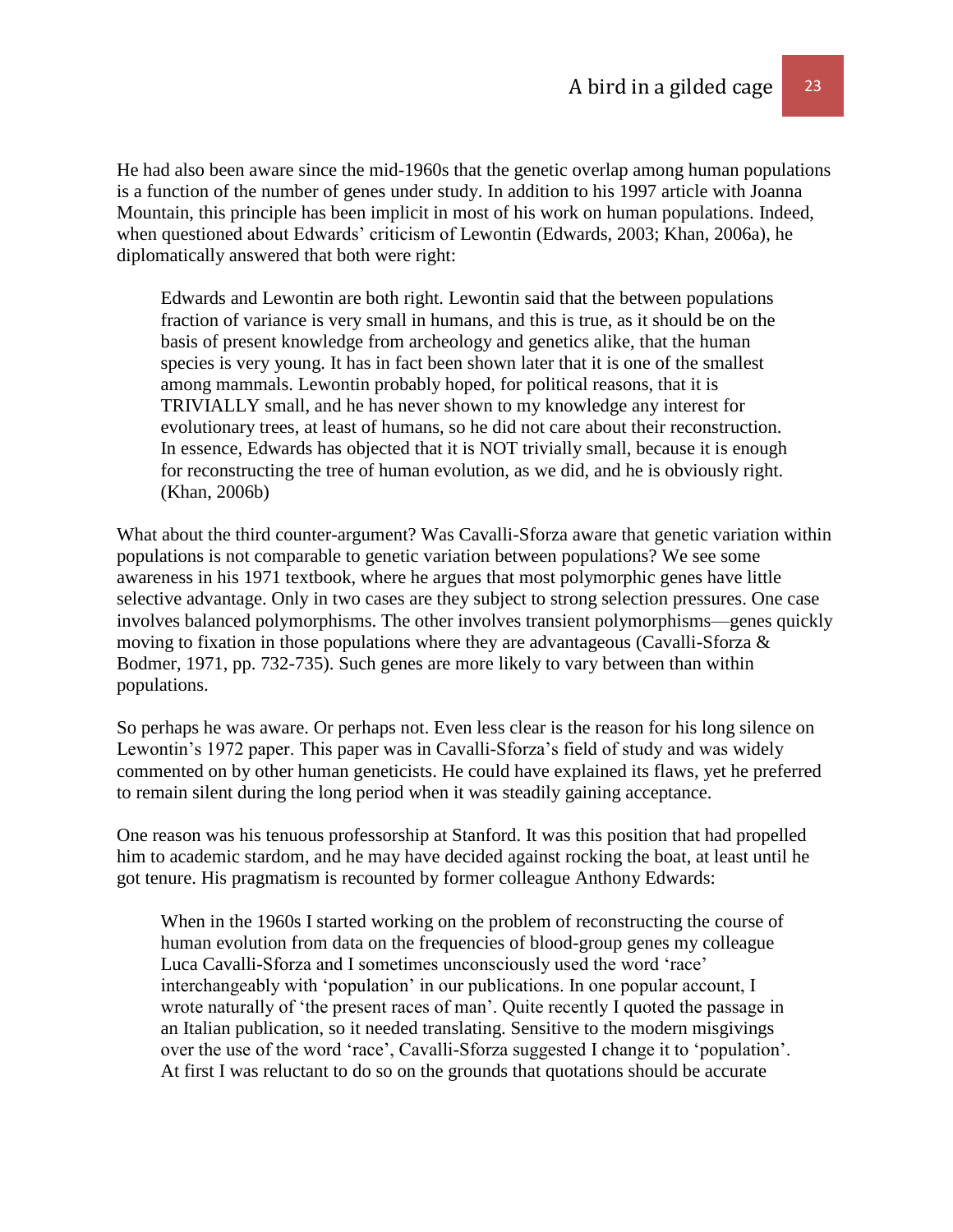and not altered to meet contemporary sensibilities. But he pointed out that, as the original author, I was the only person who could possibly object. (Sesardic, 2010)

#### **What did others think?**

Lewontin's paper met with either enthusiasm or silence. Two attempts at rebuttal were published in 1977 and 1978 by Jeffrey Mitton, a zoologist at a second-tier university. Another one was made much later, in 2003, by Anthony Edwards, a geneticist who no longer held an academic position. All three papers used the second counter-argument, i.e., within-population diversity exceeds between-population diversity only if one gene at a time is considered. Although many zoologists are aware of the third counter-argument, none has ever written it up for publication.

Why did Lewontin's paper meet with so little opposition? First, there was the wave of attacks on 'racist' professors during the early 1970s, and the chill that subsequently spread through academia. Many felt it best to be prudent. Second, there was the tenure-track system, which compelled untenured professors to ingratiate themselves with key academic members. This system had always existed but was now being manipulated to advance an ideological agenda.

Thus began the soft totalitarianism of the late 20th century, not with a bang but with a whimper—or rather a silent acquiescence.

#### **Notes**

1. If your surface proteins differ from those of your neighbors, you are less likely to be infected by contagious pathogens. There is thus selection for variability in surface proteins within each population.

2. In some cases, several references actually refer to a single paper (because of errors or variations in transcription). This overcount would not cause an undercount of references to Lewontin's 1972 paper.

3. He first cited Lewontin's 1972 paper in 1990. His earliest substantive comments came three years later, when he argued that genetic variation occurs mainly within human populations whereas cultural variation occurs mainly between them (Cavalli-Sforza, 1993). This seems to be the only one of his publications that discusses the implications of Lewontin's 1972 paper. All in all, he cited it three times in the 1990s and once in the 2000s.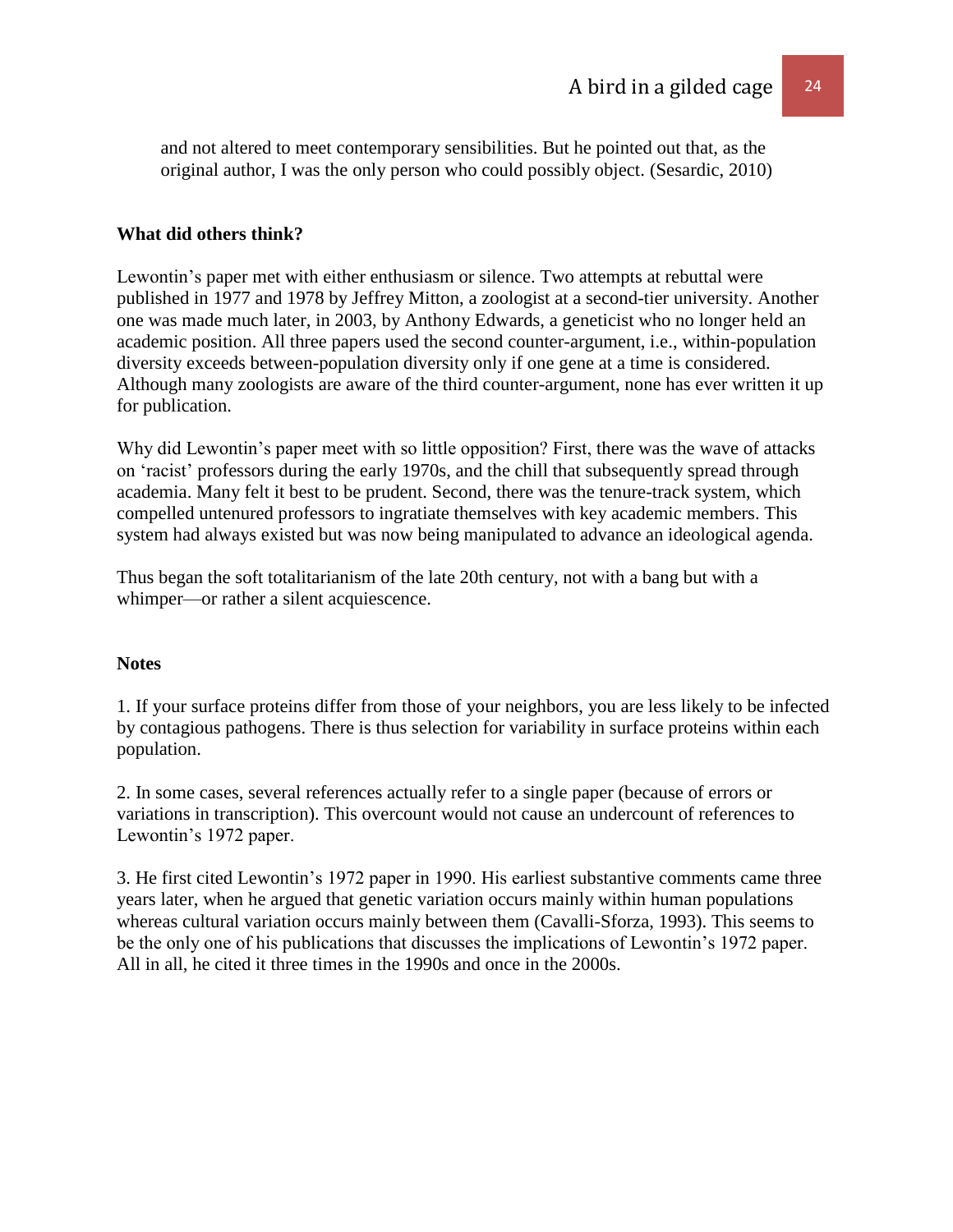## An ill-fated project

The 1970s brought L.L. Cavalli-Sforza to the height of his career. His meteoric rise was made possible by two textbooks co-authored with Walter Bodmer: *The Genetics of Human Populations* (1971) and *Genetics, Evolution, and Man* (1976), as well as several joint articles in leading journals.

Nonetheless, he ended his collaboration with Bodmer in the late 1970s.<sup>1</sup> Why? No answer appears in his autobiography or in Stone and Lurquin's biography. In fact, the autobiography has only three mentions of Bodmer. Two are single sentences. The one lengthy mention seems to damn him with faint praise.<sup>2</sup>

To understand how this collaboration ended, one must understand how it began … in a triangular relationship that brought together not only Cavalli-Sforza and Walter Bodmer but also Joshua Lederberg, Stanford's leading geneticist. It was the latter who helped him during the postwar years, who invited him to Stanford in 1968, and who got him a permanent position there in 1972. It was also Lederberg and one of his protégés, Bodmer, who showed him the ins and outs of American academia, especially textbook publishing. Cavalli-Sforza naturally felt indebted.

By the late 1970s, he had a long list of publications and felt reasonably secure. Perhaps he began to feel hindered by his academic partnership. Or perhaps Bodmer seemed to be taking more out of it than he was putting in. One thing is clear. Cavalli-Sforza was planning to study how genes have evolved in our species under the influence of history and culture. Such plans could not include Bodmer, who knew little about human genetics and even less about the other two fields.

Cavalli-Sforza wanted to bring all three elements together to show that our species has a unique relationship with its environment. This point was already being made as an argument against genetic determinism. Humans reshape their environment, making it adapt to them much more than the reverse. It is the environment that has done the changing, not the genes.

To Cavalli-Sforza, this argument seemed incomplete. If humans have reshaped their environment, this adaptive landscape must now be dominated by their cultural creations: oral and written language, social organization, means of subsistence, technology, and so forth. Humans adapt primarily to their cultural environment and only secondarily to their natural environment. Thus, genetic change must be driven primarily by cultural change. In short, we have been created by our own creations.

This in turn leads to two conclusions: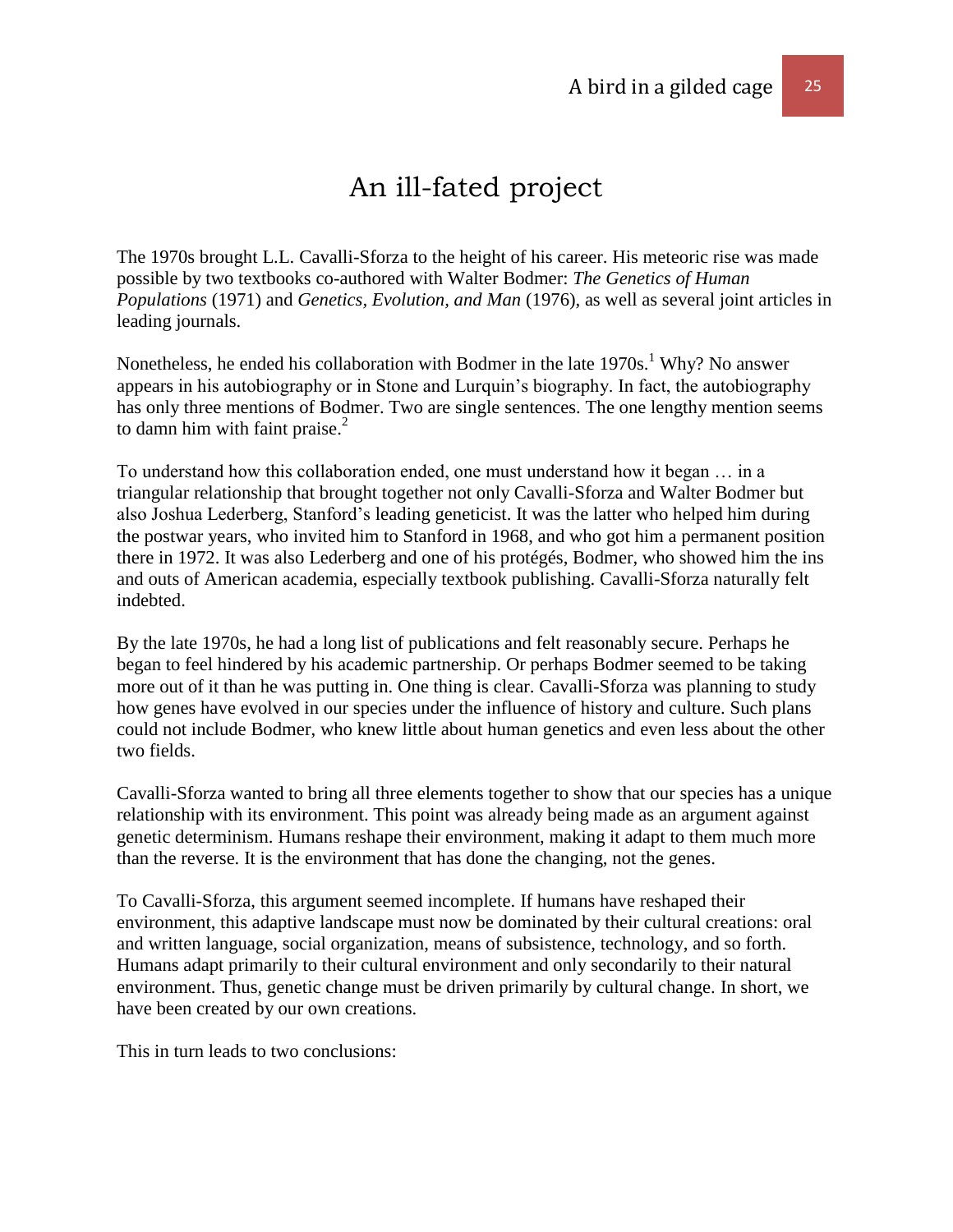1. Human genetic evolution has accelerated with the quickening pace of human cultural evolution.

2. Each human culture has created its own adaptive landscape. Genetic differences between human populations have been primarily responses to cultural differences.

This is what we now call gene-culture co-evolution. The idea can be traced back to Darwin but was formally worked out in the early 1980s by Cavalli-Sforza and Marcus W. Feldman in *Cultural Transmission and Evolution: A Quantitative Approach* (1981), by Charles J. Lumsden and Edward O. Wilson in *Genes, Mind, and Culture. The coevolutionary process* (1981), and by Robert Boyd and Peter Richerson in *Culture and the Evolutionary Process* (1985). The ground zero seems to have been a cultural evolution class that Cavalli-Sforza taught at Stanford to Boyd and Richerson in 1978-1979 (Stone & Lurquin, 2005, p. 108).

Cavalli-Sforza wanted evidence of gene-culture co-evolution. In the mid-1980s, he organized a project with several professors from two Canadian universities: Queen's and Université Laval.<sup>3</sup> The aim was to determine whether natural selection favors a different sort of mental toolkit in hunter-gatherers, as compared to agricultural peoples. This rationale was later described by one of his project associates, John Berry, a psychologist at Queen's:

Hunters, by this way of thinking, require good visual acuity, keen disembedding skills and a well-developed sense of spatial orientation. To hunt successfully, the hunter must be able to discern the object of the quest (which is often embedded in a complex visual landscape), then disembed the object, and finally return to home base. In contrast, agriculturalists need not develop these particular skills, but rather they need to invest in other areas of development, such as conservation (in both the economic and the Piagetian senses) and close social interactions. (Berry, 2008, p. 3)

In this joint project, Cavalli-Sforza wished to study Inuit artists to see whether their talent came from a genetic predisposition or from socio-cultural learning. This aim is spelled out in an unpublished report he wrote with Berry:

One of the most remarkable phenomena in the contemporary Canadian Arctic is the presence of highly-acclaimed art forms — carving in stone and ivory, and printing on paper. The question we ask is: how can we account for the wide-spread distribution of such talent in a small dispersed population?

[...] Is it possible that artistic talent is transmitted culturally (from parents to offspring, from others in society to the artist, and from peers to artist)? How can we assess these types of transmission?

Is it possible that artistic talent is transmitted genetically (from parents to offspring)? How can we assess such transmission? (Berry & Cavalli-Sforza, 1986, p. 2)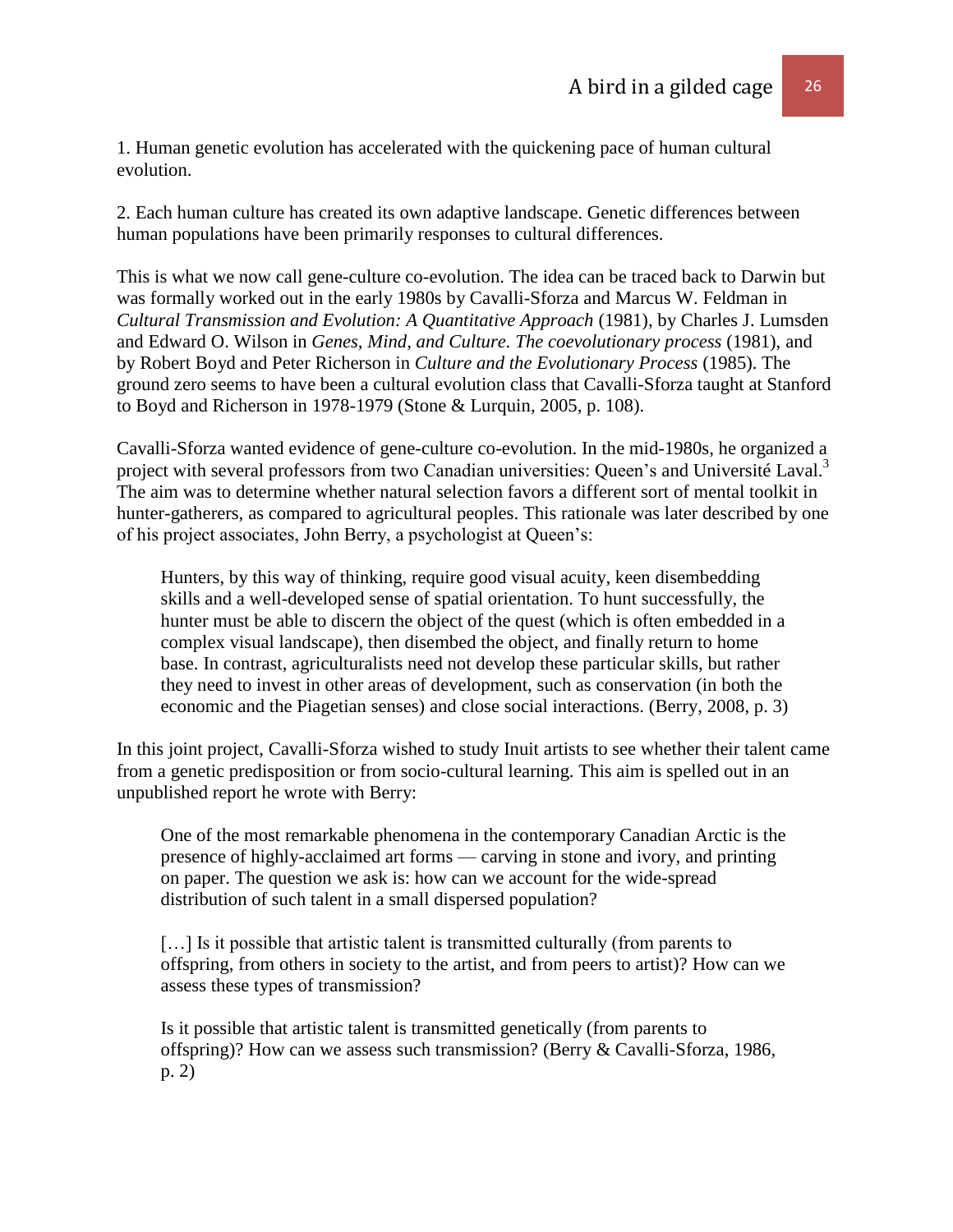The Inuit were ideal for such a study:

With most individuals having had a reasonably fair chance and stimulation to become artists, one is in a better condition to study possible genetic factors contributing to artistic talent, if any. Another great advantage of carrying out this study among the Inuit is the frequency with which adoptions (also early ones, at birth) occur in this population. Frequencies of adoptions reported during the meeting varied from 15% to 30%. Adoptions allow one to distinguish cultural from biological inheritance by studying correlations of adopted children with foster relatives on one hand and biological relatives on the other.

The general strategy will be to select artists in specific communities (to be discussed later), and to study artistic talent in particular. Also to be studied are their biological and foster relatives (if any), including parents, brothers, sisters, children, and more remote relatives (when this is feasible and convenient). "Controls", i.e. individuals who lay no claim to artistic talent, in spite of adequately trying, may also have to be selected and studied in a similar fashion.

[...] The study of traits other than artistic talent per se, that may be correlated with it (and indeed may be components of it) will also be of interest. Given enough information one can hope to separately estimate two quantities, called respectively cultural and genetic heritability (see examples in analysis of IQ). (Berry & Cavalli-Sforza, 1986, p. 5)

The project fell through. At Laval, we thought there had been a problem with funding. At Queen's, Cavalli-Sforza explained he could no longer continue because of illness.

In their biography, Stone and Lurquin (2005) mention no illness during this period, the only bouts of ill health being an operation for bladder cancer in 1976 and a heart attack in 1991. In any case, ill health would have been a reason for postponing the project, not for canceling it.

This project is not mentioned in any of his publications, be they books, journal articles, conference proceedings, or poster sessions. The paper trail is limited to one unpublished report (Berry & Cavalli-Sforza, 1986). A similar blank appears in his writings on gene-culture coevolution. Although he has written abundantly on this concept, there is little on one key element: how cultural evolution has shaped genetic evolution. Examples are confined to the usual suspects: lactose tolerance in cattle-raising societies, and malaria resistance in tropical farming peoples (Cavalli-Sforza & Cavalli-Sforza, 2008, p. 264). There is no published statement of his belief that natural selection has favored different mental traits in different cultural environments.<sup>4</sup>

And yet this was what he believed back in the mid-1980s, when he almost became his own man.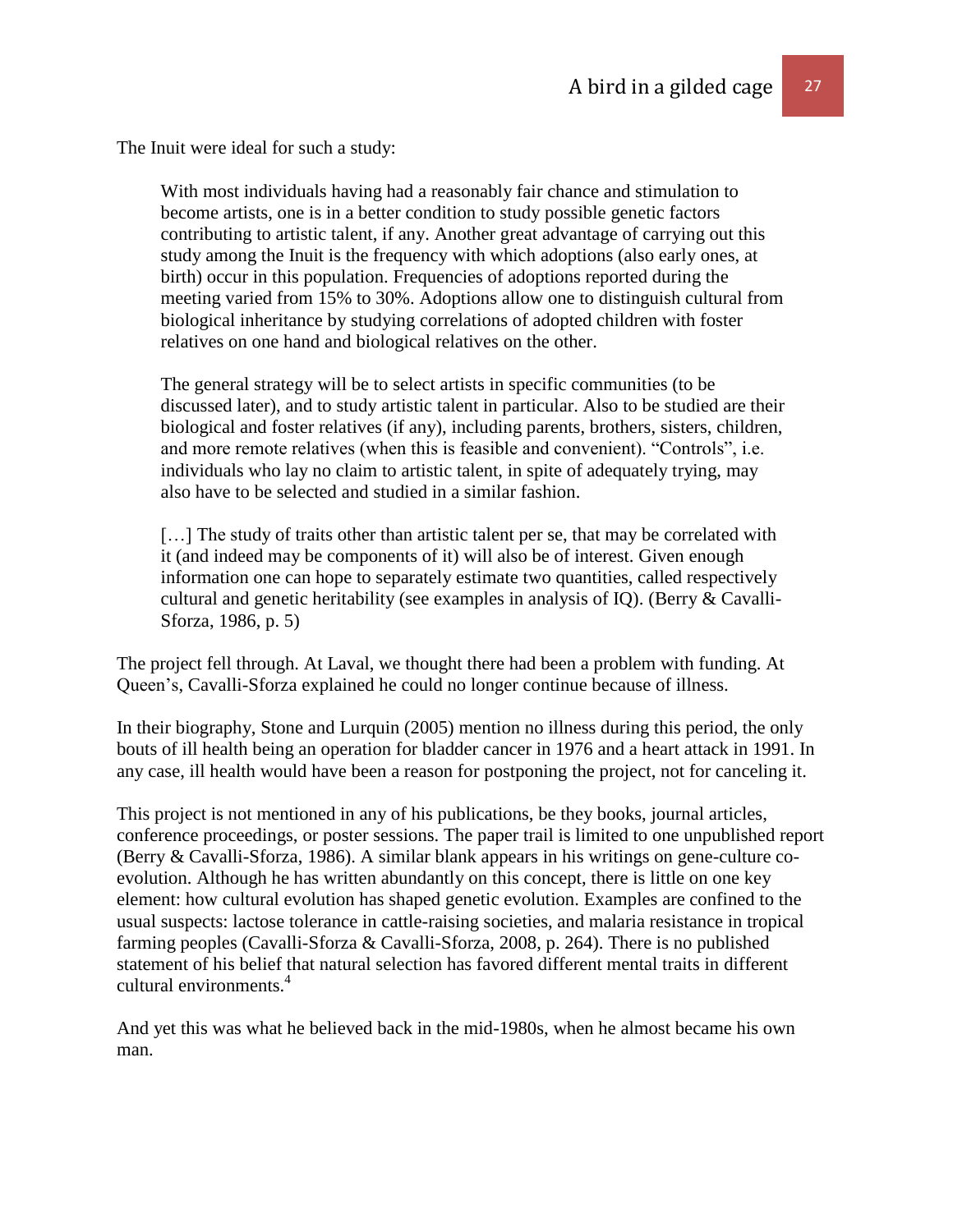1. *Google Scholar* lists 26 joint publications by Cavalli-Sforza and Bodmer from 1970 to 1976. From 1977 to 2010, there are only 10 joint publications, 6 of which are re-editions or translations of textbooks from the 1970-1976 period. The remaining 4 are multiple-author articles where Cavalli-Sforza and Bodmer appear amid a long list of contributors.

2. Does Cavalli-Sforza make an oblique criticism of Bodmer in his autobiography?

[...] unfortunately, [ambition] often makes you lose sight of the essential virtues, like honesty, moderation, and altruism. It can blind you. Some of my colleagues distinguish themselves more by their ambition than by their genius. I know others these are the most dangerous or the most ridiculous—whose ambition is much greater than their intelligence. (Cavalli-Sforza & Cavalli-Sforza, 2008, p. 303)

3. This was the only time I met him. He sat in on my thesis committee and looked on goodnaturedly. Of the three other professors present, only one seemed to know how important he was. Afterwards, that one professor was dumbfounded by our ignorance: "You think Claude Lévi-Strauss is important? This man is the Lévi-Strauss of human genetics!"

4. Cavalli-Sforza has denied ever having such a belief. When interviewed by Stone and Lurquin, he attributed his interest in culture to the very opposite idea:

Yet another source of his interest in culture was the idea that the concept of human cultural learning was a valid weapon against racist arguments that differences between people (for example, different IQ scores among ethnic groups) were due to biologically determined "racial" differences. (Stone & Lurquin, 2005, p. 86)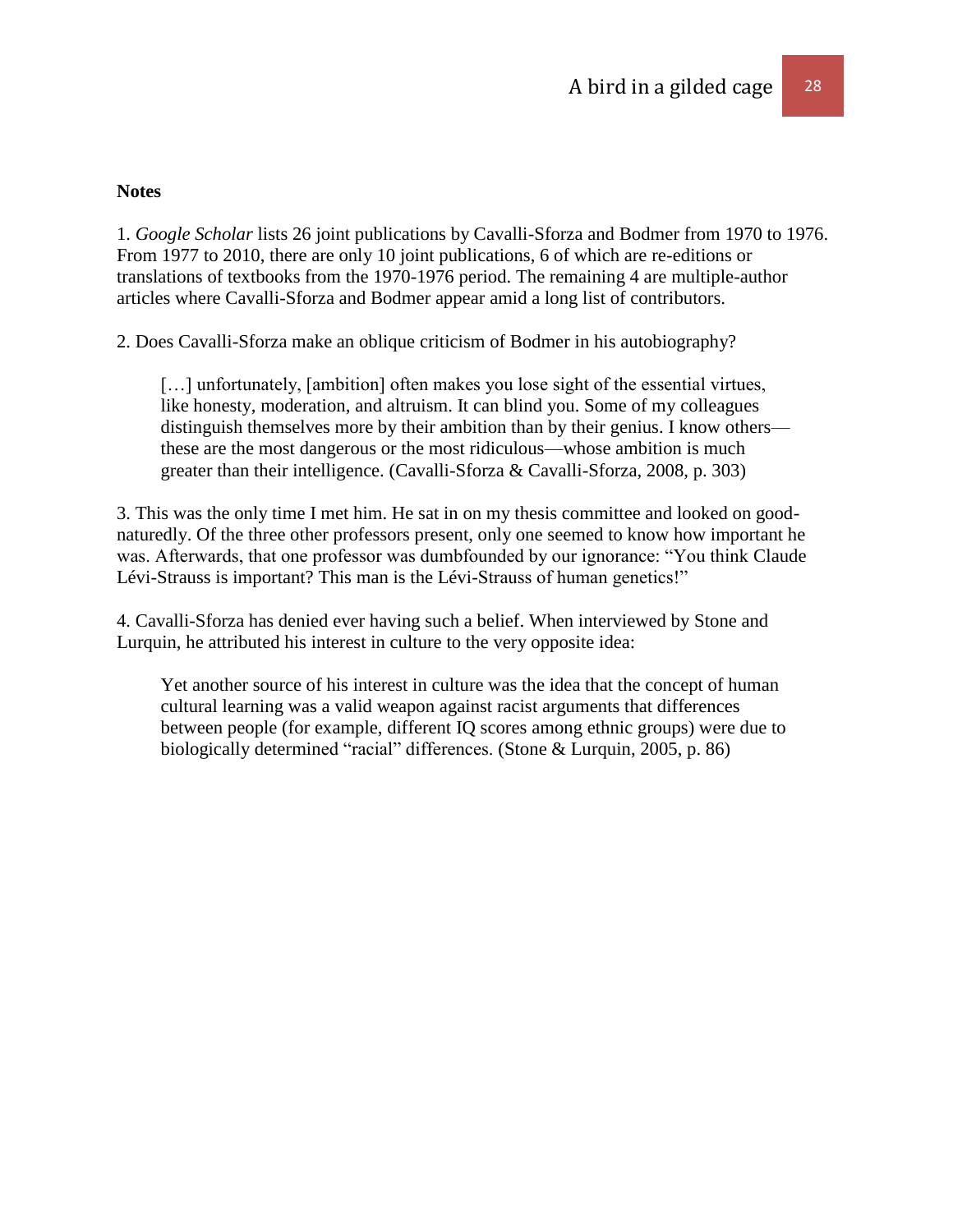

Pins and brooches carved from walrus and narwhal ivory by Inuit residents of Repulse Bay. For a hunter, survival depends on being able to disembed objects from complex visual landscapes. Hunting peoples are thus better at imagining objects and translating this mental representation into a tangible work of art.

Credit: Mike Beauregard, Nunavut, Canada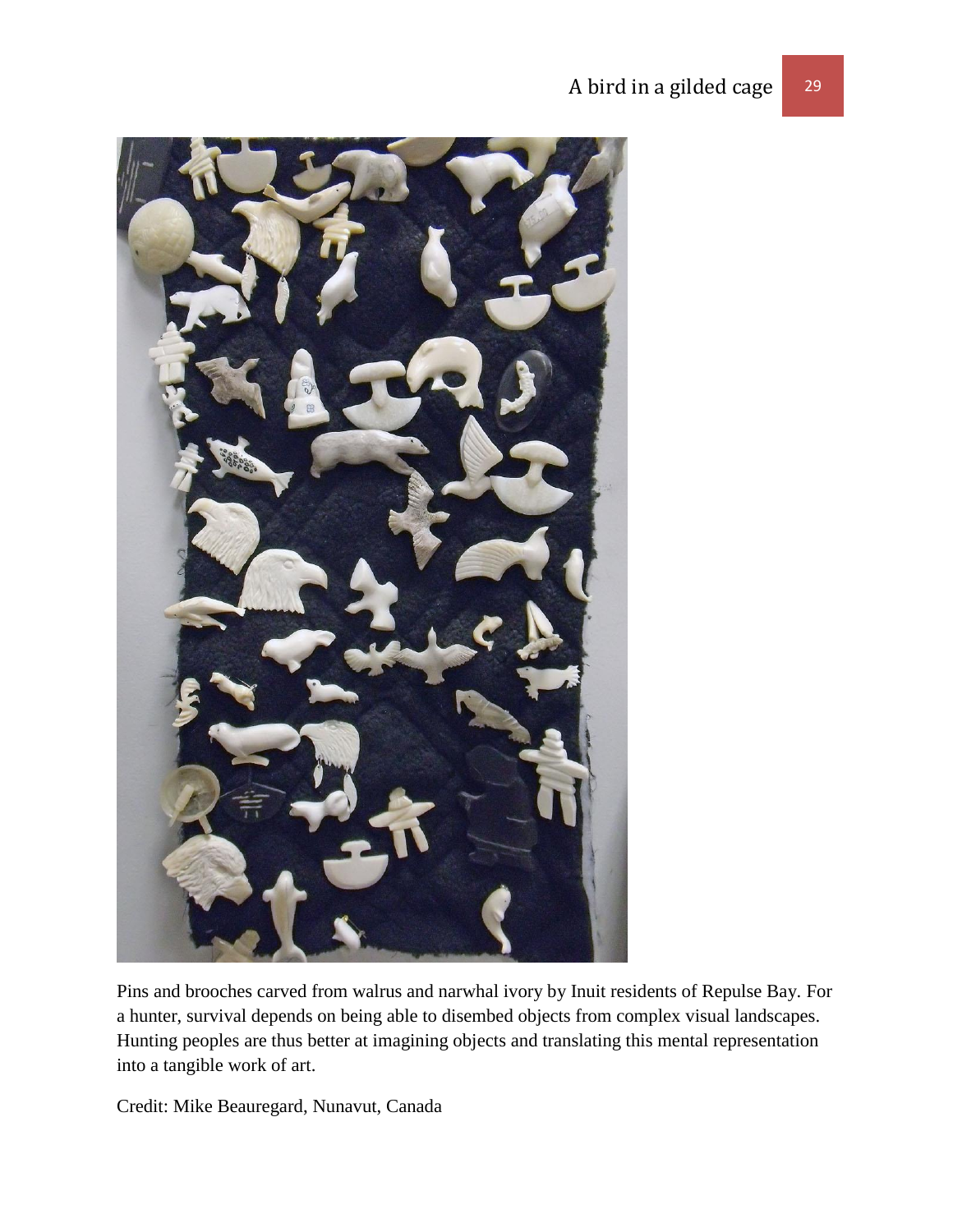## Success, but at what price?

With his sudden abandonment of gene-culture co-evolution, Cavalli-Sforza returned to population genetics. Actually, he had never left it. He had always been looking for new data to plug into his map of global genetic variation.

For any one gene, the map typically showed much more variation within than between human populations, as Lewontin had found in 1972. The pattern changed, however, when several gene maps were superimposed on top of each other. With data coming in from more and more genes, there emerged a distinct pattern of continental populations—the same ones that Cavalli-Sforza had once called "races." This composite map would eventually appear on the cover of his tome *The History and Geography of Human Genes* (1994).

In 1991, he announced a new phase of his research: the Human Genome Diversity Project (HGDP), a program to collect and analyze DNA from all human populations. It would be his crowning achievement. Among other things, it would "produce a mine of data to comprehensively explore human prehistory, determine the genetic relationships between the earth's populations, and provide valuable information on human genetic diseases" (Stone & Lurquin, 2005, p. 160).

Cavalli-Sforza did not expect controversy. After all, he had been collecting this kind of data for the past quarter-century. He had also done all the right things, including not trying to link genetics to mental traits. There was of course his Inuit study, but it had been aborted at the last minute. Finally, the project had support from a broad range of scientists, including his old colleague Walter Bodmer. How could it go wrong?

It did go wrong. In fact, he stuck his hand into a hornet's nest. For the first time in his life, people were denouncing him as a racist and the HGDP as a "vampire project." He was flabbergasted by what seemed to be a big misunderstanding.

Yet there was no misunderstanding. The new project ran counter to the very beliefs that Cavalli-Sforza had now made his own. This point was made by two opponents, Joseph Alper and Jon Beckwith, who denied that the HGDP would ever contribute anything worthwhile:

First, […] human beings share more than 99% of their DNA. Second, most of the total genetic variation in the human population occurs within any single group. Intragroup genetic variance is much larger than intergroup variance. Sampling U.S. residents alone with their enormous range of ethnic and racial backgrounds would probably encompass the vast bulk of human variation. It would be hard to justify the cost of the HGDP if its goal were merely to obtain the remaining small amount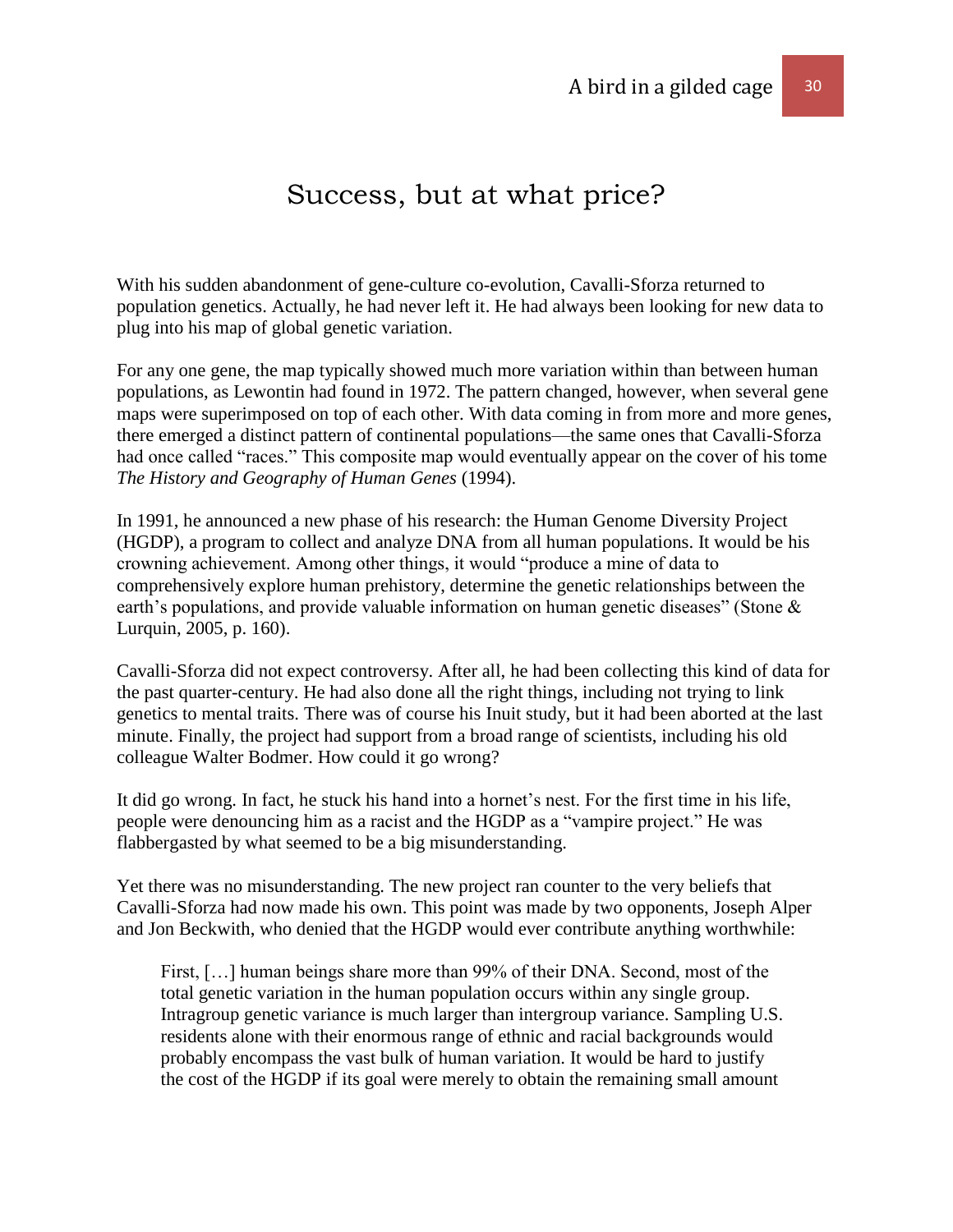of genetic variance not accounted for by sampling only U.S. and/or European residents. (Alper & Beckwith, 1999)

This is the same argument that Richard Lewontin had made in 1972.<sup>1</sup> With so little opposition from other geneticists, including Cavalli-Sforza, it had steadily won over more and more people, eventually becoming conventional wisdom by the 1990s.

There was nothing racist in the HGDP by itself. It did, however, draw attention to the existence of human populations and could therefore frame questions about the ways people differ from each other:

[...] we argue that because the aim of the HGDP is to define genetic differences and similarities among peoples, the potential for racism is inherent in the study design of the project. (Alper & Beckwith, 1999)

What most concerns us is not competition for research funds, although this is an issue in a lightly funded discipline. Rather, what most concerns us is the construct of human variation that the project might embody and reify, and the type of training and socialization that the project will provide for young physical anthropologists. (Goodman & Armelagos, 1996, p. 182)

In the face of these attacks, he took the path of least resistance. He began to cite Lewontin's 1972 paper after having ignored it for two decades. He also began to argue that the HGDP provided further proof for Lewontin's conclusions:

Last year the Human Genome Diversity Project used 1990s genetics to extend Lewontin's analysis. Its conclusion: genetic variation from one individual to another of the same "race" swamps the average differences between racial groupings. The more we learn about humankind's genetic differences, says geneticist Luca Cavalli-Sforza of Stanford University, who chairs the committee that directs the biodiversity project, the more we see that they have almost nothing to do with what we call race. (Begley, 1995, p. 67)

When his opus *The History and Geography of Human Genes* came out in 1994, he inserted a chapter titled "Scientific failure of the concept of human races." He made a point of referring to Lewontin's paper — "All populations or population clusters overlap when single genes are considered" — even though geneticists were already finding the same overlap between many species. He also added: "None of the genes that we consider has any accepted connection with behavioral traits, the genetic determination of which is extremely difficult to study and presently based on soft evidence." Scarcely eight years before, he not only believed in such genetic determination but was actively trying to prove it.

All of these frenzied efforts were beside the point. If Lewontin was right, the HGDP was wrong—or at least not needed, as two of its opponents noted: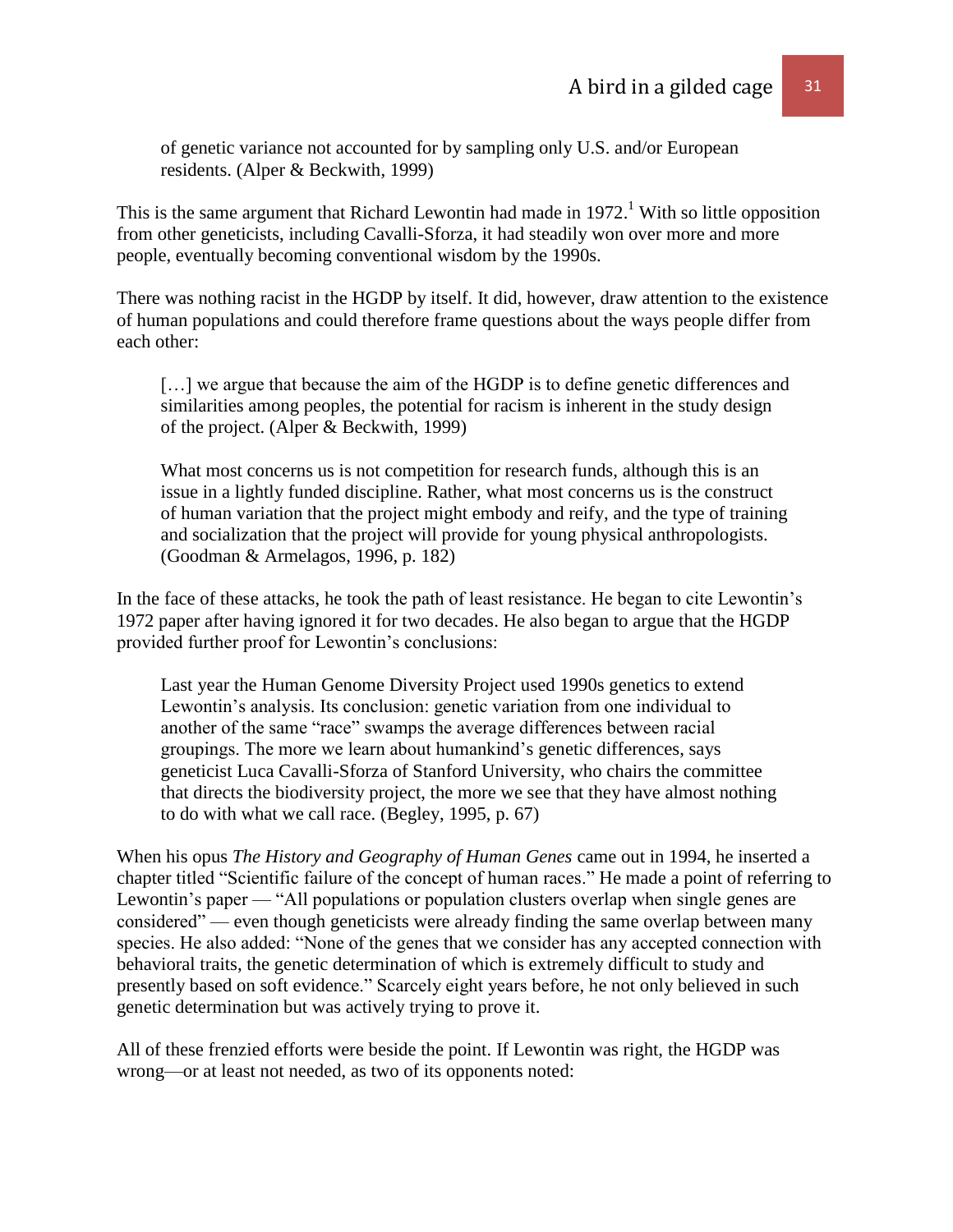Perhaps, in the right hands, the data will prove once and for all that races are abstractions, that, as Marie-Claire King (1993) says, we will find so much within group variation that the project will be a key to a non-racial science. But, we have known for at least twenty years that within group variation is so much greater than between group variation (Lewontin, 1972). We do not need a very expensive data collection exercise to show this. The data are already at hand. (Goodman & Armelagos, 1996, pp. 181-182)

Cavalli-Sforza failed to see the substantive nature of the attacks on the HGDP. There was no horrible misunderstanding, but rather a sincere belief that very little genetic variation would ever be found. The project was therefore at best unnecessary and at worst mischievous.

He could have argued against that belief. Instead, he embraced it. Perhaps he thought he could outfox his opponents by appearing to give them everything they wanted while keeping the essential. Whatever his strategy was, it failed. Funding dried up and many initially interested researchers began to shy away. Contrary to what Cavalli-Sforza states in his autobiography, the HGDP remains uncompleted to this day, at least in its originally intended form.

#### **Note**

1. While not specifically criticizing Cavalli-Sforza's project, Richard Lewontin did attack HUGO (the Human Genome Project). He was in fact one of the first, if not the first, to denounce human genome studies:

[...] simple internal forces, the genes, are now held responsible not only for human health in its normal medical sense but for a variety of social problems, among them alcoholism, criminality, drug addiction, and mental disorders. […] The current manifestation of that belief in the importance of our inheritance in determining health and disease is the human genome sequencing project, a multibillion-dollar program of American and European biologists that is meant to take the place of space programs as the current great consumer of public money in the interest of conquering nature. (Lewontin, 1991, p. 46)

It is unclear what role Lewontin played in mobilizing subsequent opposition to the HGDP. The usual view is that this opposition was spontaneous and broad-based, being largely made up of critics from post-colonial, non-Western societies. This view ignores the role of a vanguard of Western academics, like Lewontin, who had earlier identified such research as a target for attack.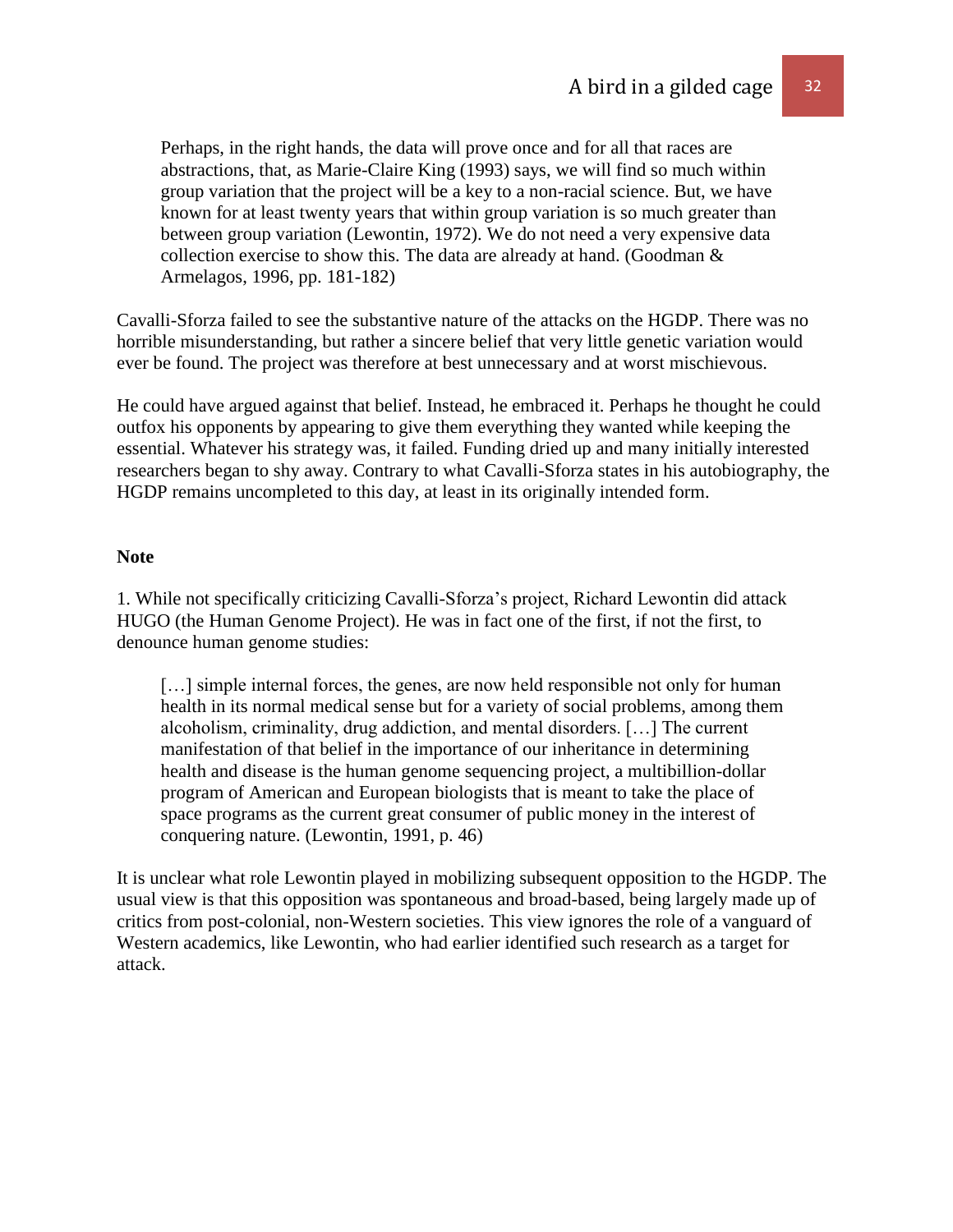

Cover map of *The History and Geography of Human Genes* (1994) (Credit: Ephert)

When maps of genetic variation are successively plotted for different human genes, and then superimposed one on top of the other, we see a composite map of large continental populations.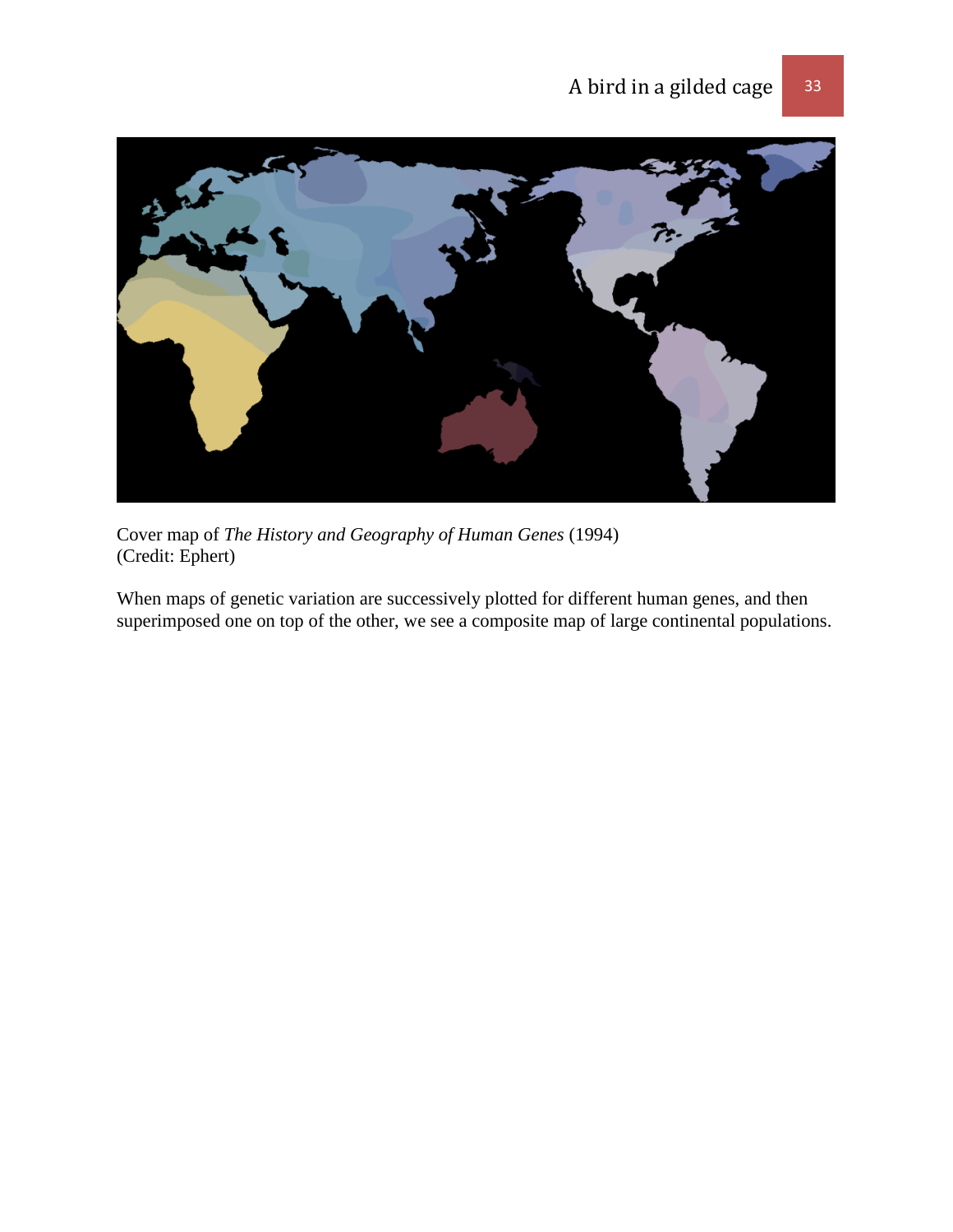## A bird in a gilded cage

Cavalli-Sforza's last big undertaking was *The History and Geography of Human Genes*, which came out in 1994. Since then, he has kept himself busy tying up loose ends.

Advancing age is only one reason for his reduced activity. Originally, he had planned to work on two big projects until the end of his life. One dealt with gene-culture co-evolution. It would have involved studying the Inuit to see how their hunting lifestyle had selected for certain mental traits, specifically the ability to disembed an object from a larger visual landscape, then store it as a spatiotemporal model in the mind, and then convert it back into a real-world object, such as a soapstone carving. Adopted and non-adopted Inuit would have been studied to find out how much of this ability was innate and how much learned. The project would have then served as a springboard for comparative studies of other hunter-gatherers and, later, farming peoples.

That project suddenly aborted, for nebulous reasons. Its place was taken by the Human Genome Diversity Project. This would have been a continuation of work that Cavalli-Sforza had been pursuing off and on since the mid-1960s, the main aim being to reconstruct how ancestral humans split up as they spread out of Africa to other continents. That project too came to a sudden end—in the face of violent accusations of racism. Funding dried up and researchers shied away. Today, research is still ongoing unofficially, the unspoken premise being that an unofficial project is less likely to catch flak than an official one. And the less Cavalli-Sforza is involved, the better.

So what should he do in his twilight years? One possibility would be a second edition of *The History and Geography of Human Genes*. This tome draws on data collected up to 1986 and is now more than a quarter-century out of date (Cavalli-Sforza & Cavalli-Sforza, 2008, p. 281). An update is sorely needed and Razib Khan (2010) has shown how some of the gene charts could be redone. Such reediting would not be difficult, since the work could be delegated to other people with Cavalli-Sforza keeping editorial control. His opus would thus gain a new lease on life and remain in university classrooms for another quarter-century.

Yet he seems content, or perhaps obliged, to rest on his laurels. He will certainly not suffer for lack of recognition. When his final departure comes, it will be met with eulogies that befit a great man of science, and probably a state funeral in his home country.

And then his works will fade into obscurity. Ironically, his final tome will gather dust while his earlier works continue to be consulted. But those, too, will become footnotes to history. In twenty years, he will be remembered as we now remember anthropologists like William Sumner or Lewis Morgan.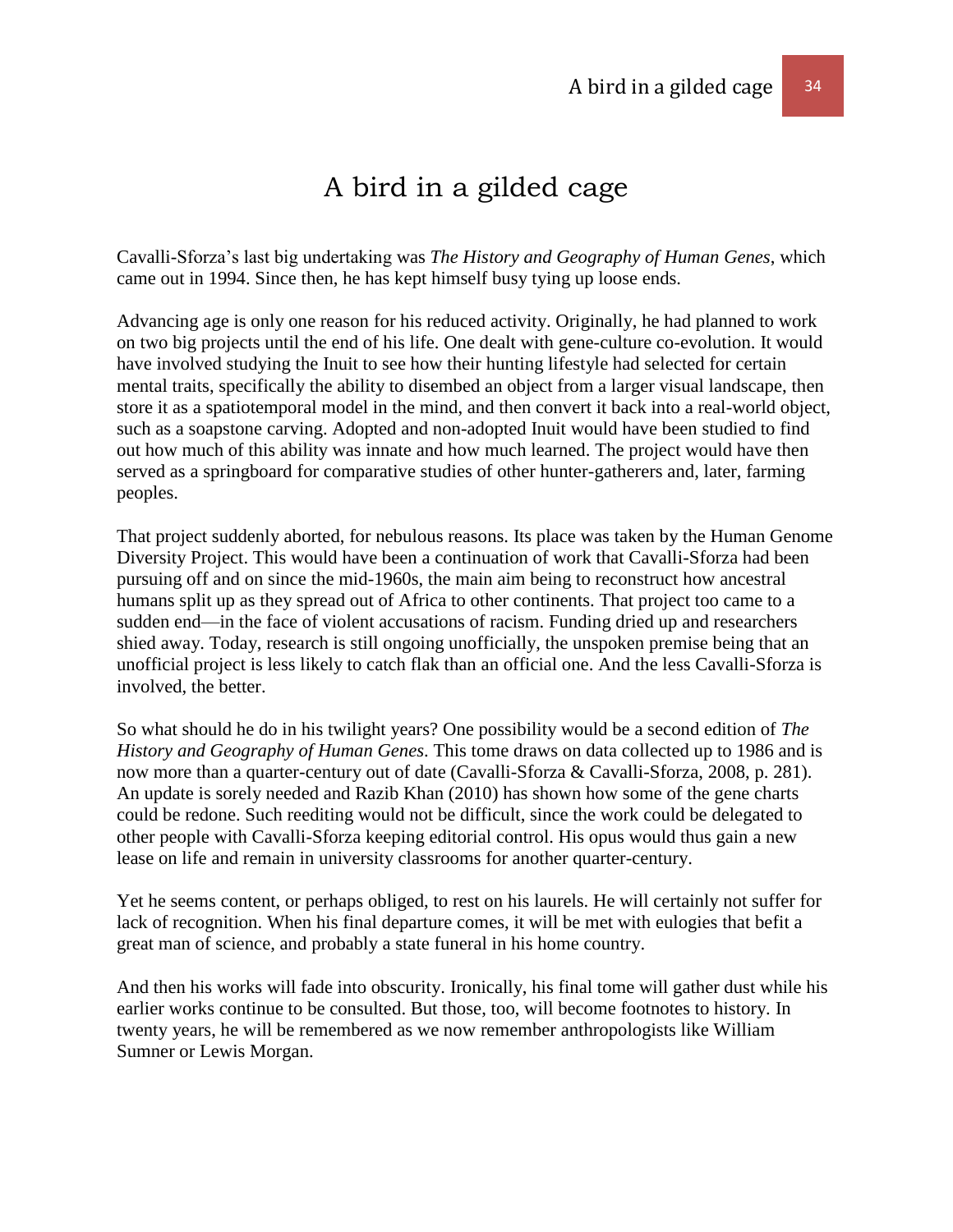But who knows? These are the shadows of what might be, not what must be. Cavalli-Sforza may still surprise us. Let me give him the last word:

In all the cases where we feel powerless before the unknown, we should simply keep our eyes wide open and face the situation, if possible, with a certain fatalism, as befits the old saying, "whoever will live will see." (Cavalli-Sforza & Cavalli-Sforza, 2008, pp. 326-327)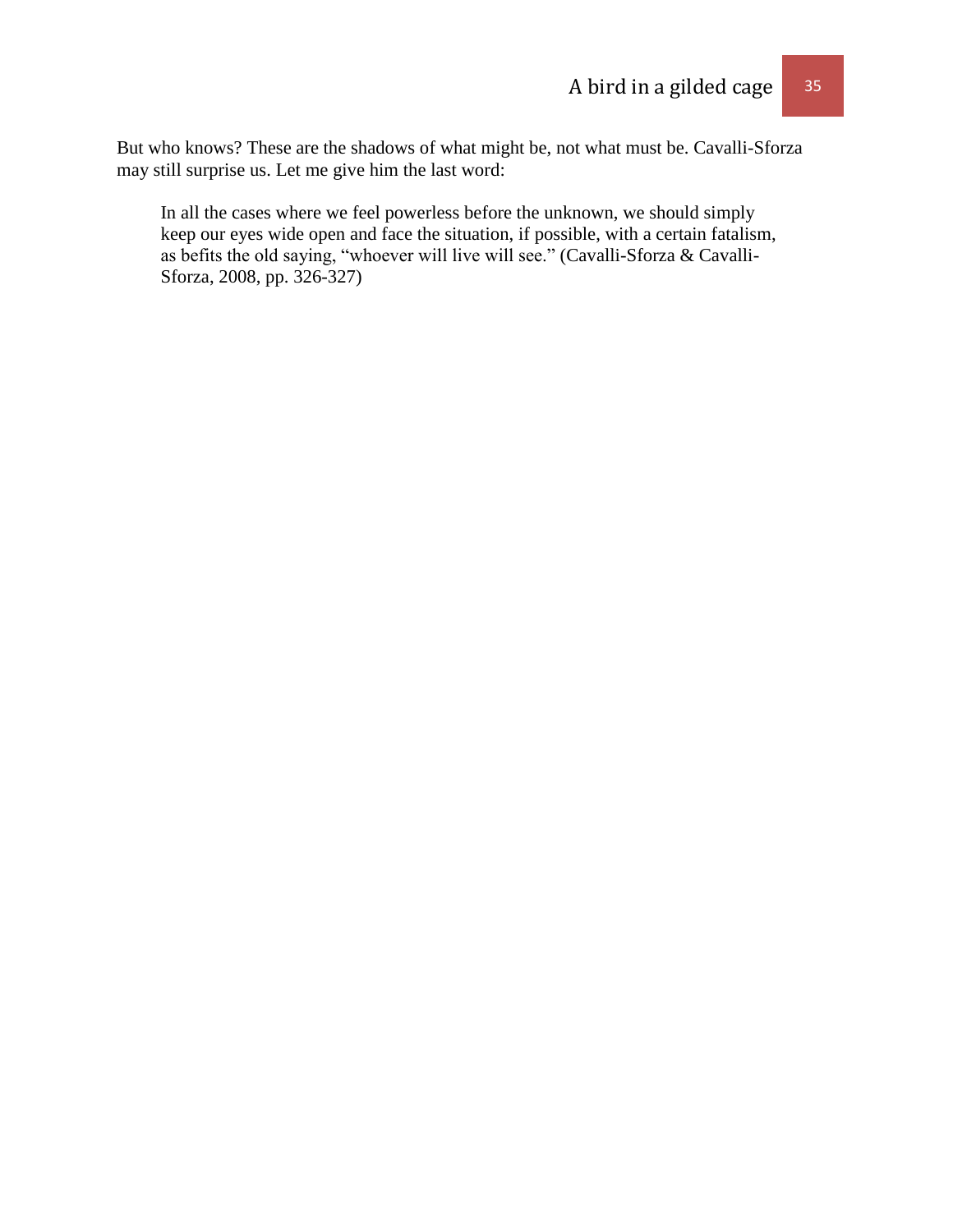## References

Alper, J.S. & J. Beckwith. (1999). Racism: A central problem for the Human Genome Diversity Project, *Politics and the Life Sciences*, *18*, 285-288.

Begley, S. (1995). Three is not enough. Surprising new lessons from the controversial science of race, *Newsweek*, February 13, pp. 67-69.

Berry, J.W. (2008). Models of ecocultural adaptation and cultural transmission: The example of Inuit art, paper presented at the conference *Adaptation et socialisation des minoritiés culturelles en région*, June 3-4, Quebec City.

Berry, J.W., & L.L. Cavalli-Sforza. (1986). *Cultural and genetic influences on Inuit art*, Report to Social Sciences and Humanities Research Council of Canada, Ottawa.

Biasutti, R. (1941). *Le razze e i popoli della terra*, Torino: Unione Tipografico/Editrice Torinese

Bodmer, W.F. & L.L. Cavalli-Sforza. (1970). Intelligence and race, *Scientific American*, *223*, 19-29.

Bodmer, W.R. & L.L. Cavalli-Sforza. (1976). *Genetics, Evolution, and Man*, San Francisco: W.H. Freeman.

Bonezzi, G, L.L. Cavalli, & G. Magni. (1943). Quantitative Untersuchungen uber die Virulenz. I. Eine Virulenzgleichung und ihre biologische Deutung, *Zentralblatt für Bakteriologie, I Orig*, *150*, 17–25.

Boyd, R. & P.J. Richerson. (1985). *Culture and the Evolutionary Process*, Chicago: Chicago University Press.

Cavalli, L.L. (1945). Contributo al problema del nucleo batterico. Osservazione supermicroscopica e analisi biofisica con raggi X in B. coli, *Atti Ist Bot. Univ*.

Cavalli, L.L. & A. Buzzati-Traverso (1947). *Teoria dell'urto ed unità biologiche elementari*, Milan, Longanesi.

Cavalli, L.L. & G.A. Maccacaro (1950). Chloromycetin resistance in E. coli, a case of quantitative inheritance in bacteria, *Nature*, *4232*, 991-992.

Cavalli, L.L., & G. Magni. (1942). *Bollettino della Societa medico-chirurgica di Pavia*, *20*, 609–624.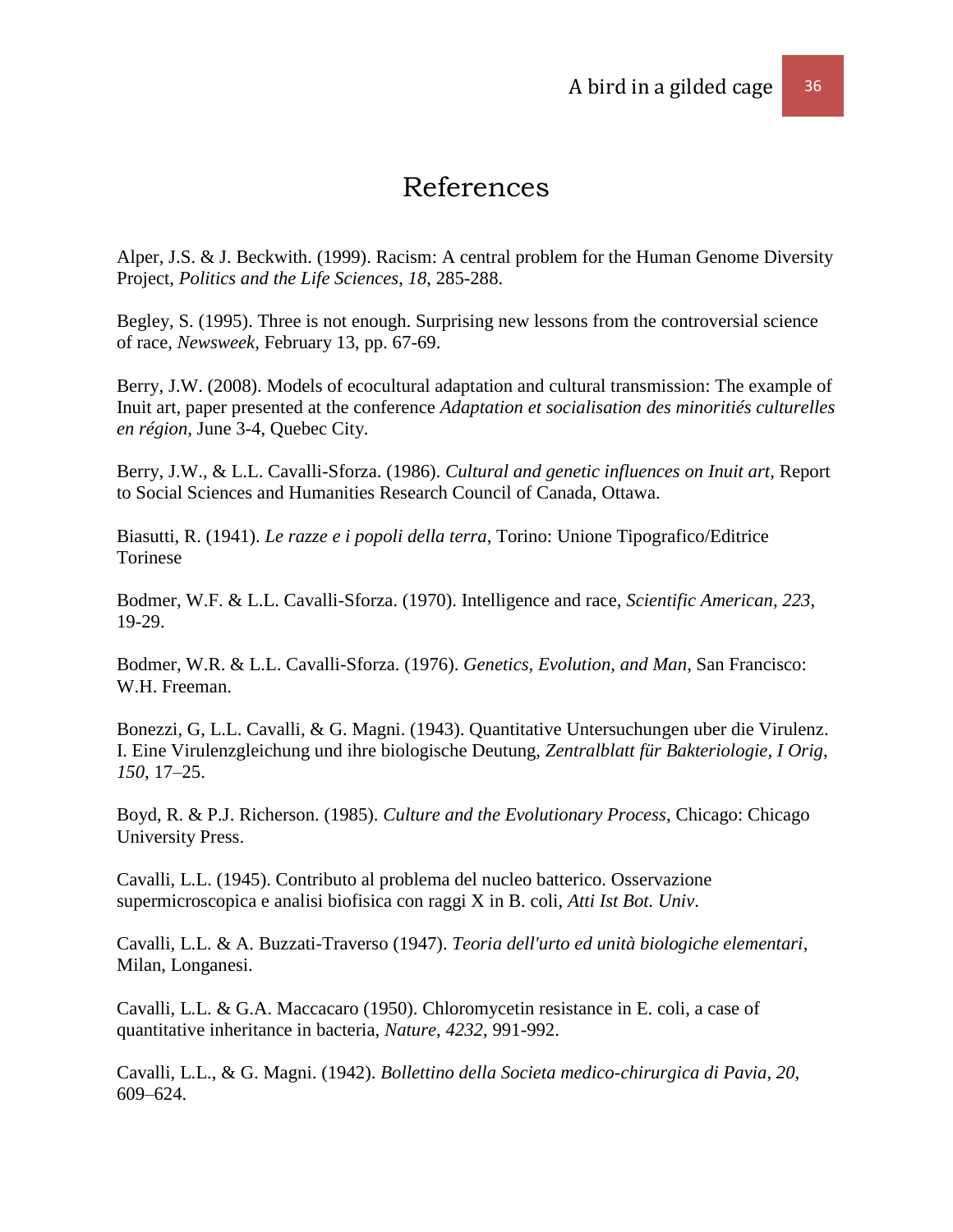Cavalli, L.L., & G. Magni. (1943a). Quantitative Untersuchungen uber die Virulenz. I. Eine Virulenzgleichung und ihre biologische Deutung, *Zentralblatt für Bakteriologie*, *I Orig*, *150*, 25–32.

Cavalli, L.L., & G. Magni. (1943b). Quantitative Untersuchungen uber die Virulenz. III. Mitteilung: Analyse der Haufigkeitsverteilung der Absterbezeiten von infizierten Mausen, *Zentralblatt für Bakteriologie*, *I Orig*, *150*, 353–371.

Cavalli, L. L., & G. Magni. (1947). Methods of analysing the virulence of bacteria and viruses for genetical purposes, *Heredity*, *1*, 127–132; doi:10.1038/hdy.1947.8 <http://www.nature.com/hdy/journal/v1/n1/abs/hdy19478a.html>

Cavalli-Sforza, L.L. (1966). Population Structure and Human Evolution, *Proceedings of the Royal Society of London. Series B, Biological Sciences*, *164*, 362-379.

Cavalli-Sforza (1992). Forty years ago in genetics: The unorthodox mating behavior of bacteria, in J.F. Crow and W.F. Dove (eds). *Anecdotal, Historical and Critical Commentaries on Genetics*, Genetics Society of America. [http://profiles.nlm.nih.gov/BB/B/C/C/Z/\\_/bbbccz.ocr](http://profiles.nlm.nih.gov/BB/B/C/C/Z/_/bbbccz.ocr)

Cavalli-Sforza, L.L. (1993). "How are values transmitted?" in M. Hechter, L. Nadel, and R.E. Michod (eds). *The Origin of Values*, New York: Aldine de Gruyter, pp. 305-317.

Cavalli-Sforza, L.L. & W.F. Bodmer. (1971). *The Genetics of Human Populations*, San Francisco: W.H. Freeman and Co.

Cavalli-Sforza, L.L. & M.W. Feldman. (1981). *Cultural Transmission and Evolution: A Quantitative Approach*, Princeton: Princeton University Press.

Cavalli-Sforza, L.L., P. Menozzi, & A. Piazzi. (1994). *The History and Geography of Human Genes*, Princeton: Princeton University Press.

Cavalli-Sforza, L.L., A. Piazza, P. Menozzi, & J. Mountain. (1988). Reconstruction of human evolution: Bringing together genetic, archaeological, and linguistic data, *Proceedings of the National Academy of Sciences USA*, *85*, 6002-6006.

Clark, G. (2007). *A Farewell to Alms. A Brief Economic History of the World*, Princeton University Press, Princeton and Oxford.

Clark, G. (2009). The indicted and the wealthy: surnames, reproductive success, genetic selection and social class in pre-industrial England, <http://www.econ.ucdavis.edu/faculty/gclark/Farewell%20to%20Alms/Clark%20-Surnames.pdf>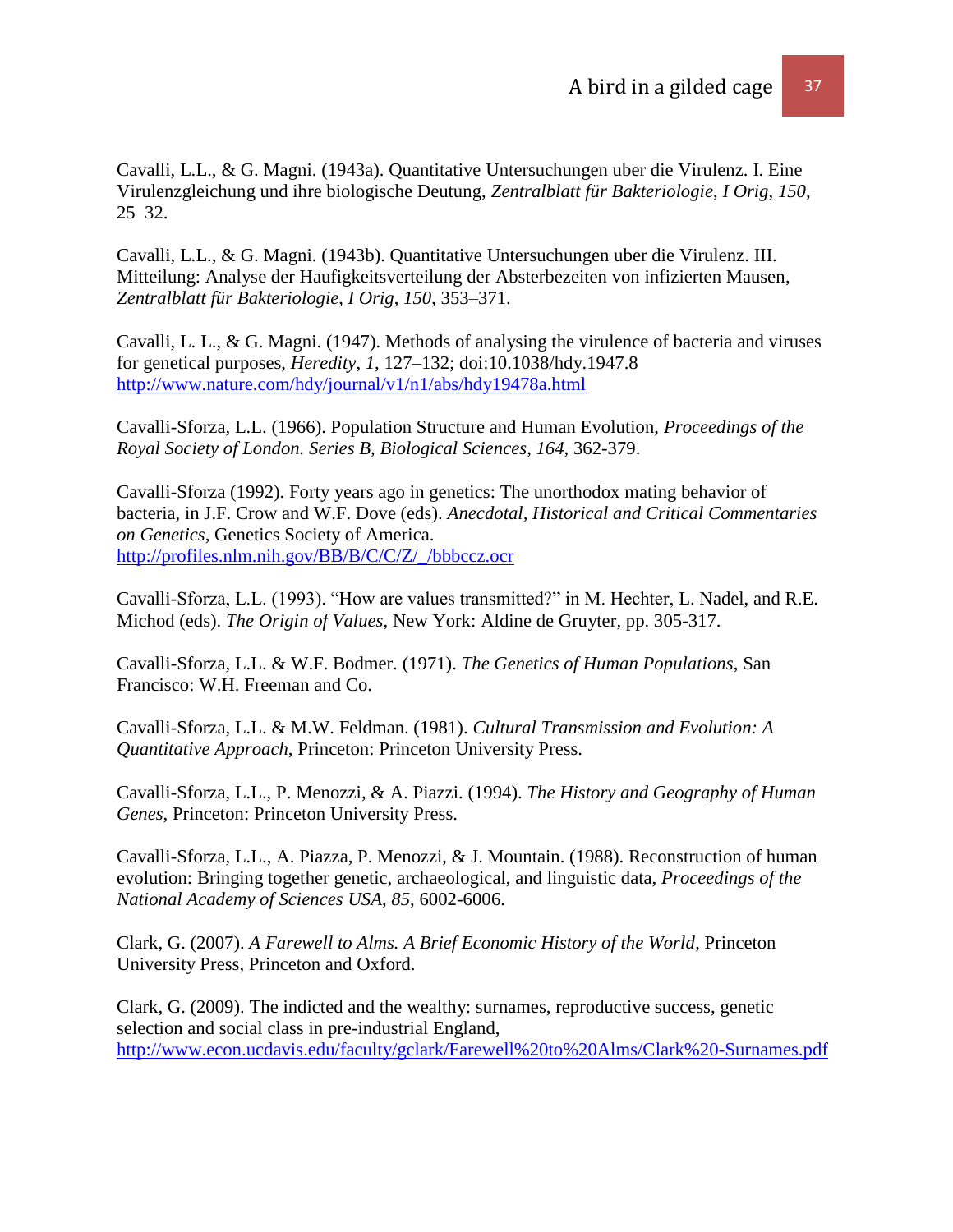Cooper, J.M. (1946). Anthropology during the war III. Italy, *American Anthropologist*, 48, 299- 301.

Darwin, C.R. (1871). *The Descent of Man, and Selection in Relation to Sex*, London: John Murray.

Edwards, A.W.F. (2003). Human genetic diversity: Lewontin's fallacy. *BioEssays*, *25*, 798-801.

Frost, P. (2011). Human nature or human natures? *Futures*, *43*, 740-748.

Goodman, A.H. & G.J. Armelagos. (1996). The resurrection of race: The concept of race in physical anthropology in the 1990s, in L.T. Reynolds and L. Lieberman (eds), *Race and Other Misadventures: Essays in Honor of Ashley Montagu in his Ninetieth Year*, General Hall: Dix Hills (NY), pp. 174-185.

Gould, S.J. (1977). *Ontogeny and Phylogeny*, Belknap Press: Cambridge (Mass.)

Hewes, G.W. (1959). World ethnographies and culture-historical syntheses, *American Anthropologist*, *61*, 615-630.

Jensen, A.R. (1969). How much can we boost IQ and scholastic achievement? *Harvard Educational Review*, *39*, 1-123.

Khan, R. (2006a). 10 questions for A.W.F. Edwards, *Gene Expression*, August 28, 2006. <http://www.gnxp.com/blog/2006/08/10-questions-for-awf-edwards.php>

Khan, R. (2006b). 10 questions for Luigi Luca Cavalli-Sforza, *Gene Expression*, August 24, 2006.

<http://www.gnxp.com/blog/2006/08/10-questions-for-luigi-luca-cavalli.php>

Khan, R. (2010). A generation of human genetics & genomics, Discover *Magazine*, October 8. [http://blogs.discovermagazine.com/gnxp/2010/10/a-generation-of-human-genetics](http://blogs.discovermagazine.com/gnxp/2010/10/a-generation-of-human-genetics-genomics/#more-6985)[genomics/#more-6985](http://blogs.discovermagazine.com/gnxp/2010/10/a-generation-of-human-genetics-genomics/#more-6985)

Lewontin, R. (1991). *Biology as Ideology. The Doctrine of DNA*, Toronto: House of Anansi.

Lewontin, R. (1972). The apportionment of human diversity, *Evolutionary Biology*, *6*, 381-398.

Life is Beautiful - script [http://www.script-o-rama.com/movie\\_scripts/l/life-is-beautiful-script-transcript.html](http://www.script-o-rama.com/movie_scripts/l/life-is-beautiful-script-transcript.html)

Lumsden, C.J. & E.O. Wilson. (1981). *Genes, Mind, and Culture. The coevolutionary process*, Cambridge (Mass.): Harvard University Press.